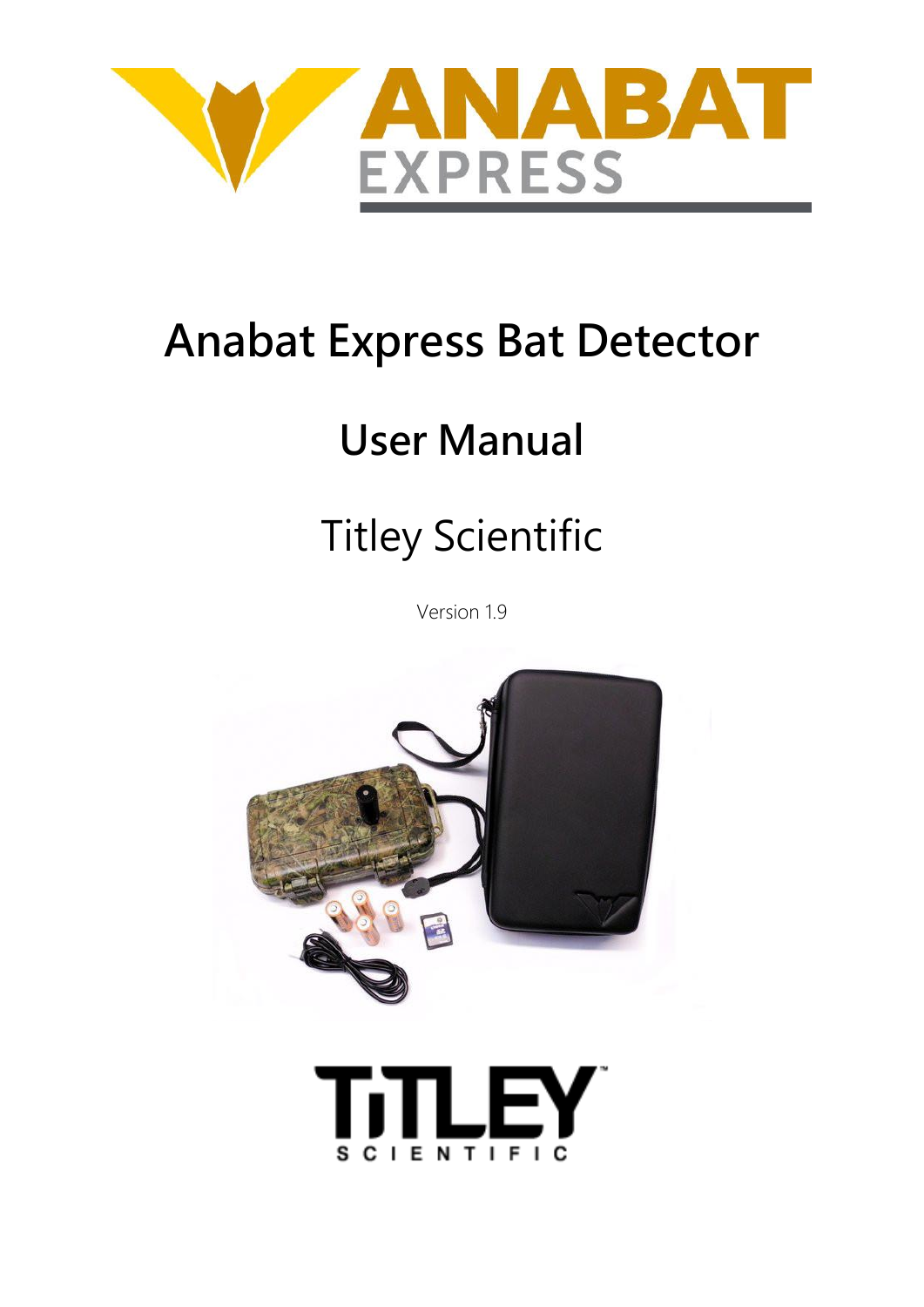# **TITLEY SCIENTIFIC CONTACT DETAILS**

| <b>Titley Scientific</b> | Unit 6, 253 Leitchs Rd (GPO Box 5536), |
|--------------------------|----------------------------------------|
| Head Office (Australia)  | Brendale QLD 4500, AUSTRALIA           |
|                          | P +61 7 3205 8450                      |
|                          | F +61 7 3205 8449                      |
|                          | www.titley-scientific.com              |
|                          | info@titley-scientific.com             |
| <b>UK Office</b>         | 16/17 Arkwright Suite,                 |
|                          | Coppull Enterprise Centre, Mill Lane,  |
|                          | Coppull, Lancashire PR75BW, ENGLAND    |
|                          | P +44 (0) 2920 022 099                 |
|                          | uk@titley-scientific.com               |
| <b>USA Office</b>        | 601 Business Loop, 70, Suite 105       |
|                          | Columbia, Missouri 65203, USA          |
|                          | P +1 (573) 442 8745                    |
|                          | ask@titley-scientific.com.us           |
| South Africa             | $P + 27$ (0) 600 456225                |
| (Global Supplies)        | jaco@globalsupplies.co.za              |

#### **AUTHORS AND ACKNOWLEDGMENTS**

This manual was written by Julie Broken-Brow and Chris Corben. We greatly appreciate the time, comments and assistance given by those people who were beta testers for the Anabat Express and this manual. The testing and troubleshooting have improved the new detector and increased the clarity of the manual.

## **DOCUMENT HISTORY**

| Manual Version | Release Date | Firmware Version | Major Additions and Changes                                                                                                                 |
|----------------|--------------|------------------|---------------------------------------------------------------------------------------------------------------------------------------------|
| 1.0            | 08/04/2014   | 5504D            |                                                                                                                                             |
| 1.1            | 10/05/2014   | V5504L           | Manually changing timezone; fine-scale sensitivity change; setting a<br>schedule update; download sequence files; visual instructions; FAQs |
| 1.2            | 22/05/2014   | 5504Q            | Schedule instruction change                                                                                                                 |
| 1.3            | 22/10/2014   | 5505L            | Battery life; extension cables; setting a schedule update; deleting files<br>from SD card.                                                  |
| 1.4            | 23/10/2014   | 5505L            | Comments about using NiMh batteries                                                                                                         |
| 1.5            | 02/02/2015   | 5506G            | Downloading files using Analook; how to use new GPS feature                                                                                 |
| 1.6            | 18/05/2018   | 5507D            | Downloading and converting ZCAs in Anabat Insight                                                                                           |
| 1.7            | 12/07/2018   | 5507D            | Weatherproofing instructions for electrostatic build-up; downloading<br>with Anabat Insight                                                 |
| 1.8            | 24/08/2018   | 5507D            | Microphone connection warning; FAQ GPS lock failure                                                                                         |
| 1.9            | 21/05/2020   | 5507J            | Update to ZCA conversion in Insight                                                                                                         |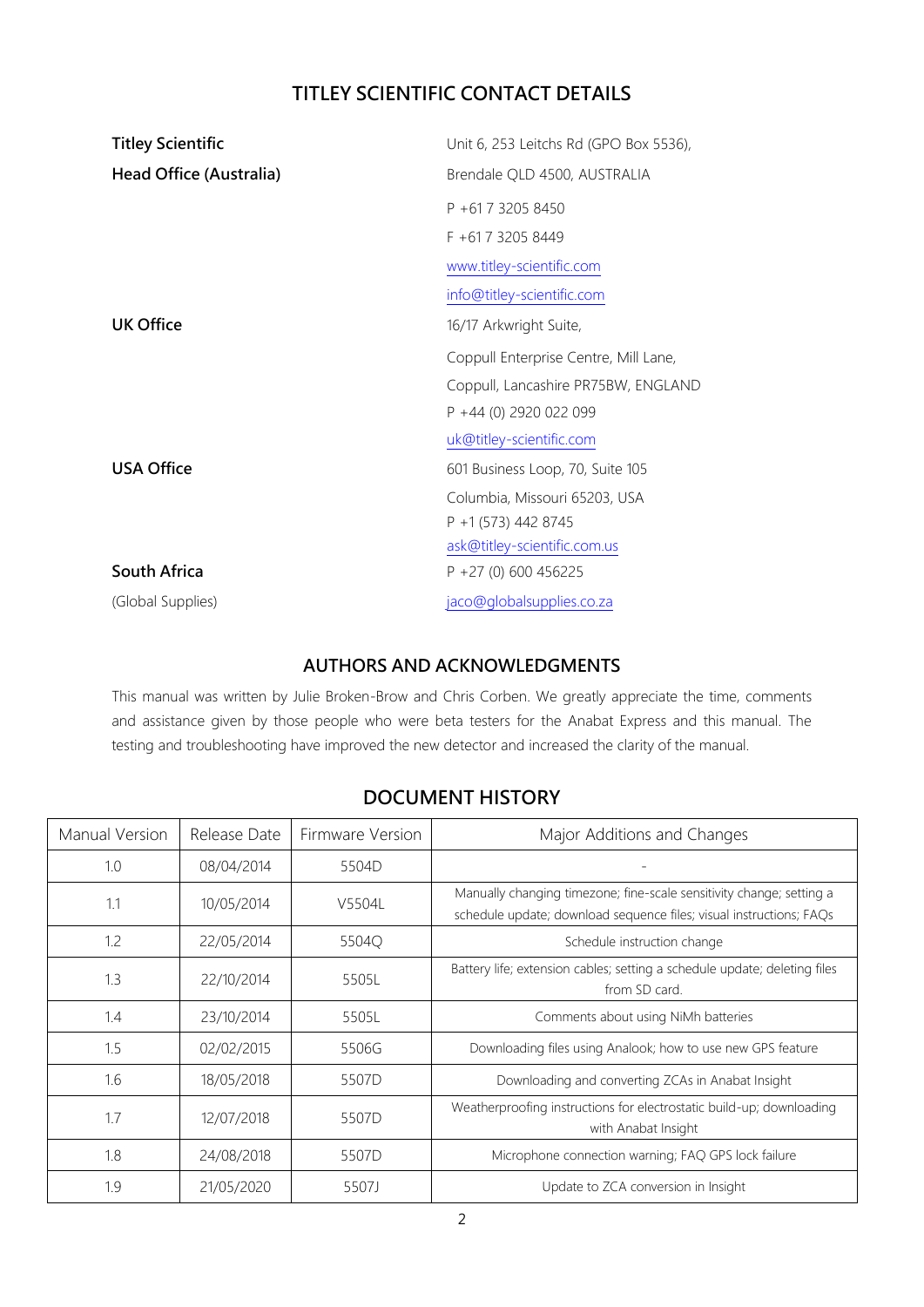# **CONTENTS**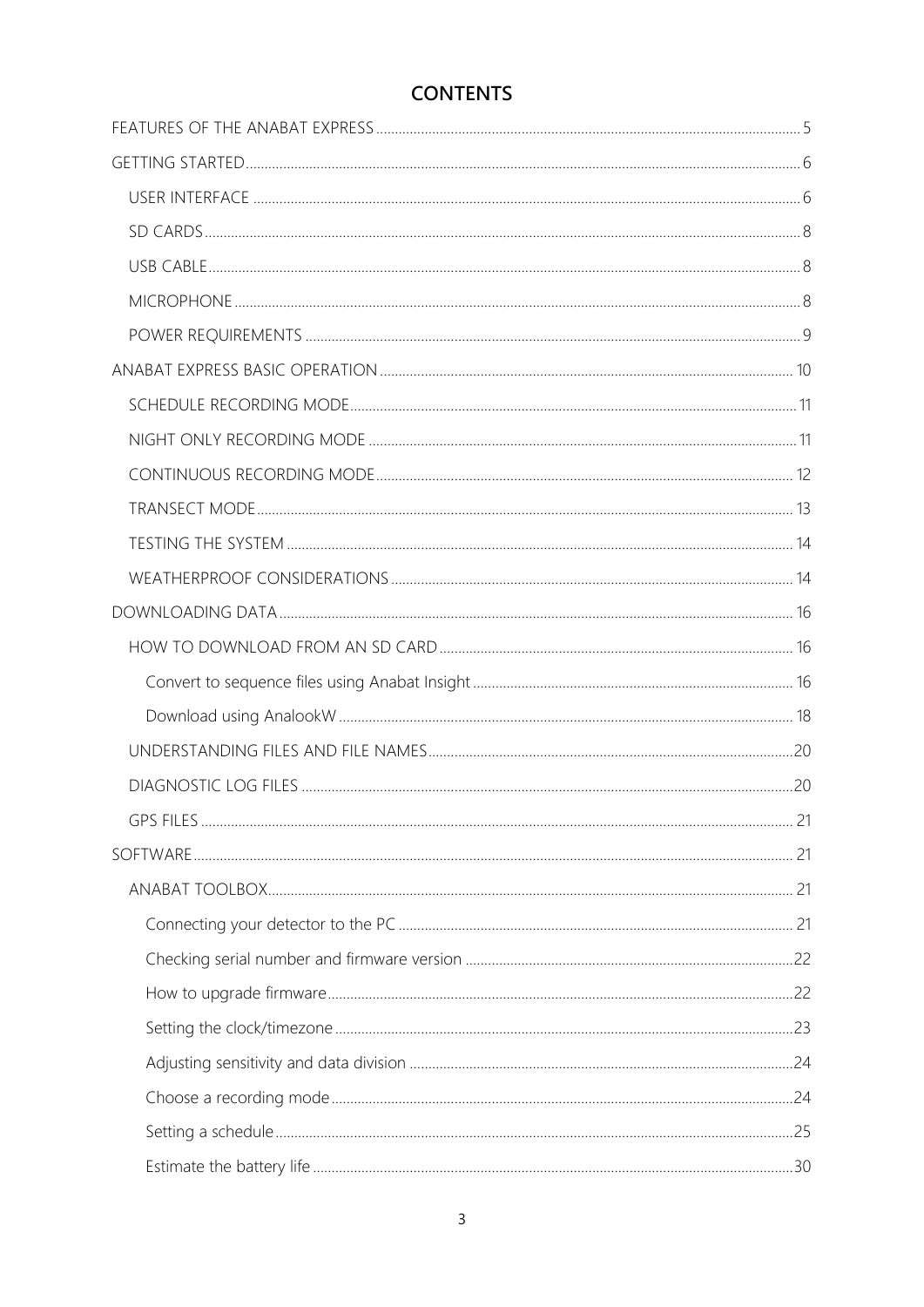## **INTRODUCTION**

All bats belonging to the traditionally recognized suborder Microchiroptera (micro-bats) use echolocation to avoid obstacles and locate prey in conjunction with their eyesight. Evolutionary history and differing ecological requirements mean echolocation calls tend to differ between species, so they are often useful for identification. Echolocation calls vary greatly depending on what a bat is doing, especially in response to how close the bat is to clutter. Bat detectors detect the echolocation calls emitted by bats and produce audible and/or visible images which reveal the presence of bats, their activity and useful features of their calls. This gives us the opportunity to observe, identify and study bats without catching them.

The Anabat Express is equipped with a broad-band microphone and uses Frequency Division to produce data files which can be analysed using Zero-Crossings Analysis to make them visible as sonograms (time x frequency graphs). This manual contains the operating instructions for the Anabat Express, including advice for successful recording of bat calls. Furthermore, this manual includes testing and troubleshooting procedures.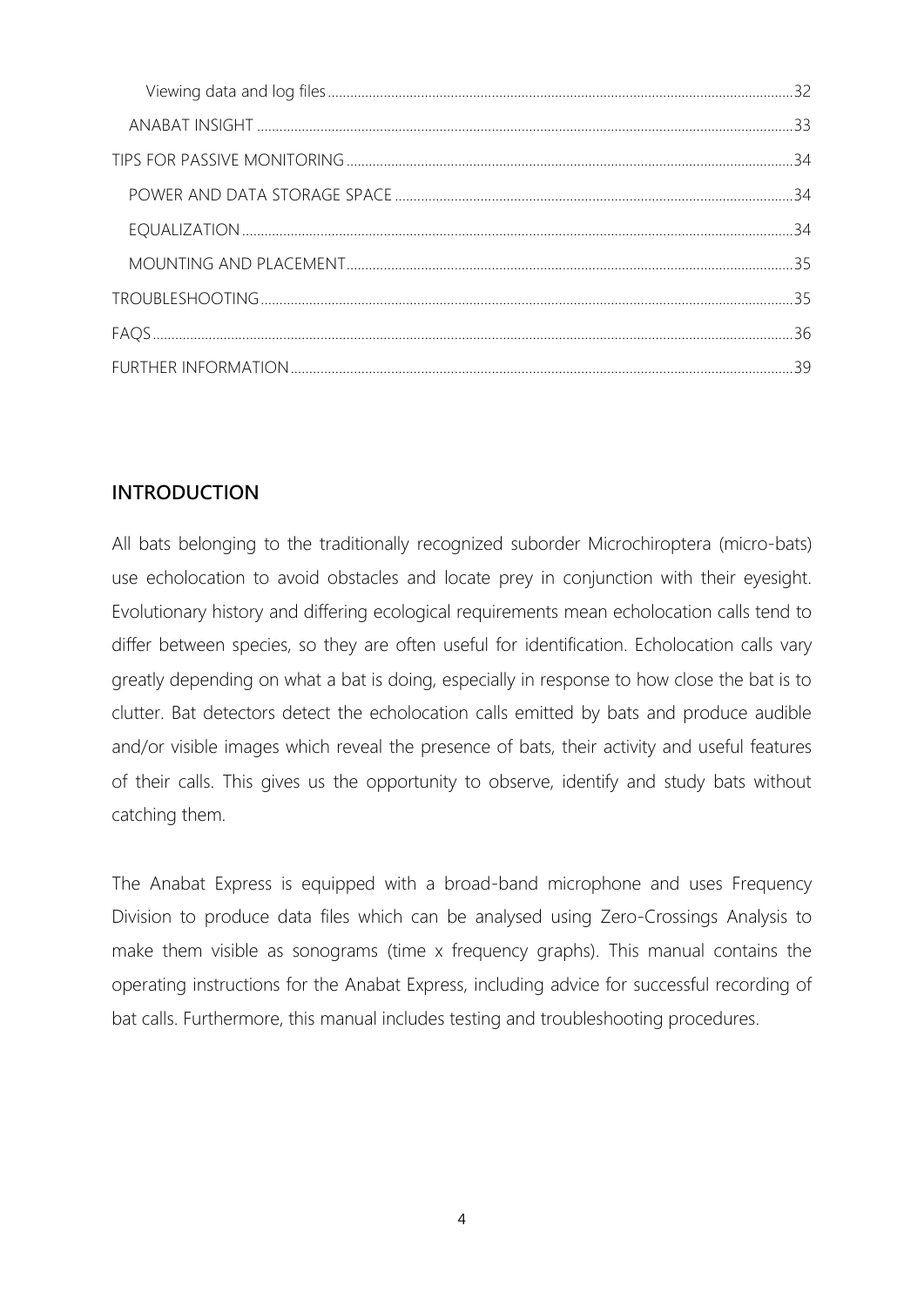## <span id="page-4-0"></span>**FEATURES OF THE ANABAT EXPRESS**

The Anabat Express is designed for low power and efficient operation in a compact, weatherproof and easily-concealed case. It can be used anywhere and is extremely fast to deploy and download. It uses a broadband, omni-directional, weatherproof microphone, which can be plugged directly into the case or via extension cable. The Anabat Express is designed for passive monitoring. Some of the key features of the Anabat Express include:

- New, easy-to-use interface for setup and download
- Weatherproof, camouflaged plastic case (IP Rating 67)
- Weatherproof, compact microphone (IP Rating 54)
- Built-in GPS for transect mode, location, setting the clock and calculating sunset/sunrise times
- Runs 14 nights on 4 alkaline AAs
- Records temperature and battery voltage
- One-touch recording mode selection for continuous, scheduled or night-only recording (with automatic sunset and sunrise calculation)
- <span id="page-4-1"></span>• Removable SD card for data storage and easy downloading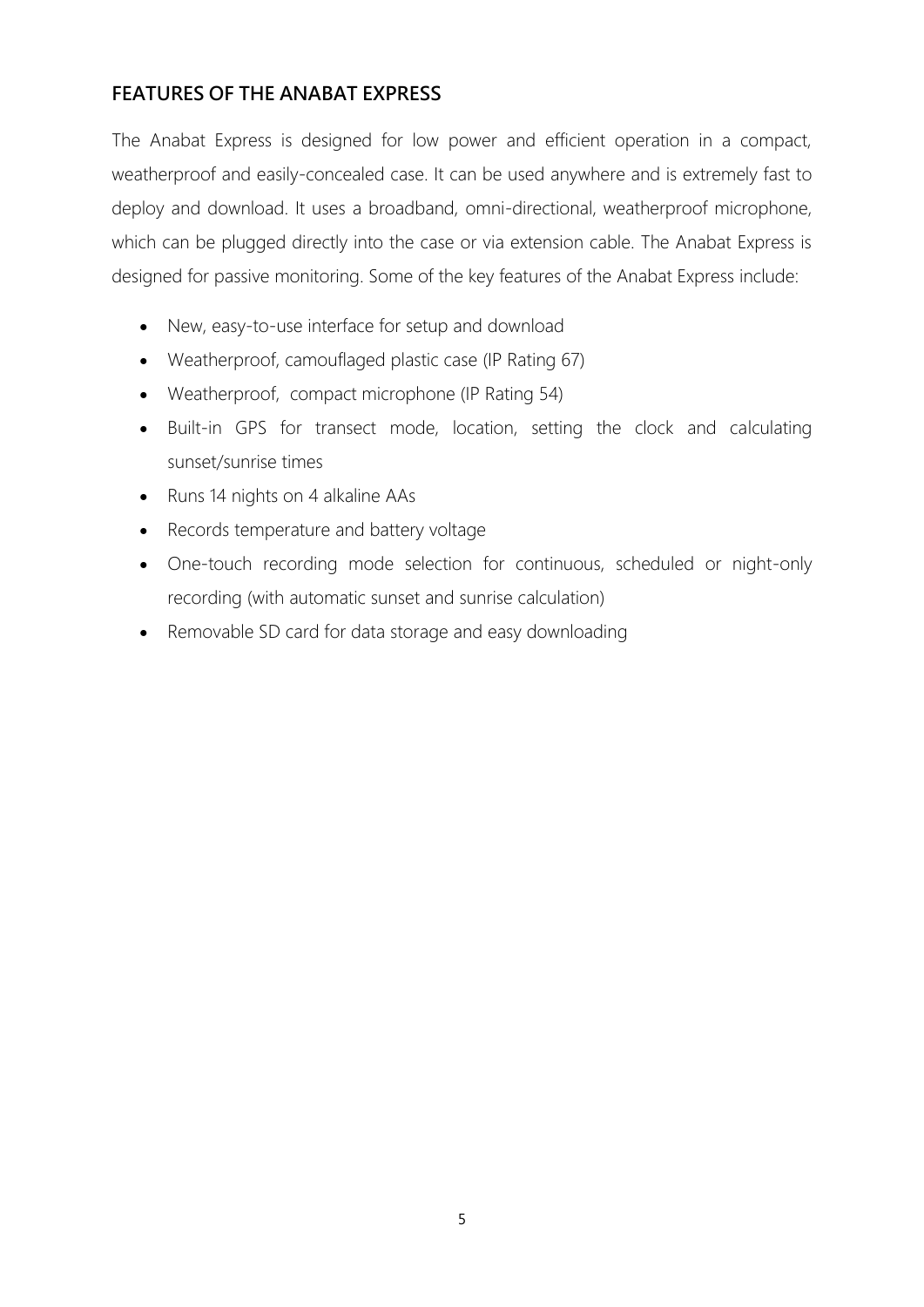## **GETTING STARTED**

## <span id="page-5-0"></span>**USER INTERFACE**

Inside the Anabat Express camouflage case is the control panel and basic instructions on use.



**Schedule LED Night Only LED Continuous LED**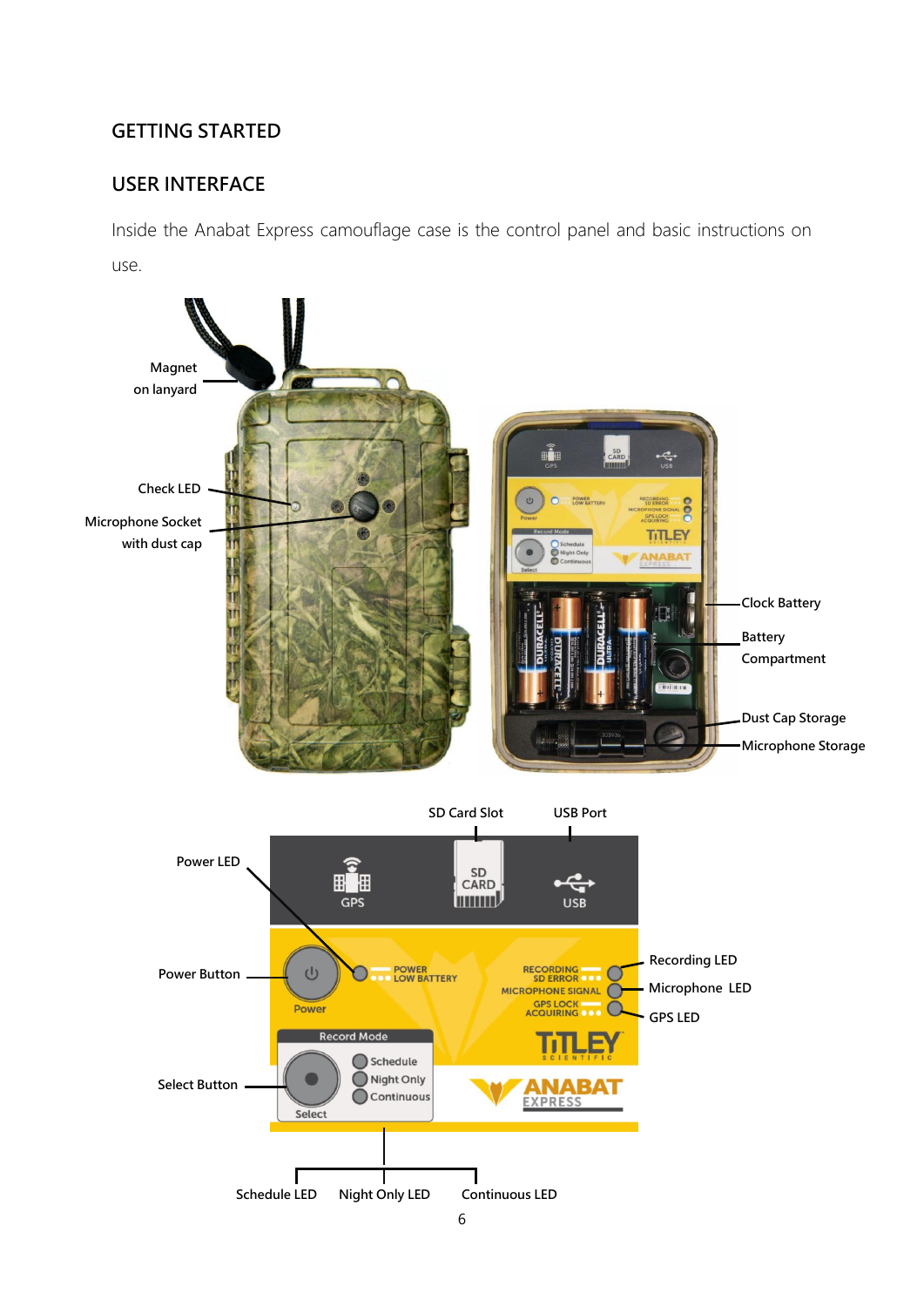| <b>LED Indicators</b>                |                                           |                                                                                                                                     |                                           |  |  |  |  |
|--------------------------------------|-------------------------------------------|-------------------------------------------------------------------------------------------------------------------------------------|-------------------------------------------|--|--|--|--|
|                                      | Solid Light<br>Flashing Light<br>No Light |                                                                                                                                     |                                           |  |  |  |  |
| <b>Power LED</b>                     | Detector is on                            | . Low battery. Change<br>batteries immediately.                                                                                     | Detector is off or asleep                 |  |  |  |  |
| <b>Schedule LED</b>                  | Recording on a<br>predetermined schedule  | No schedule set                                                                                                                     |                                           |  |  |  |  |
| Night Only LED                       | Will record from dusk until<br>dawn       | Satellite fix required                                                                                                              |                                           |  |  |  |  |
| <b>Continuous LED</b>                | Detector is continuously<br>recording     |                                                                                                                                     |                                           |  |  |  |  |
| <b>Recording LED</b>                 | Detector is recording                     | SD Card missing, full or faulty                                                                                                     |                                           |  |  |  |  |
| <b>GPS LED</b>                       | GPS lock acquired                         | Slow flash: GPS has not yet<br>acquired satellites<br>Fast flash: GPS is entering<br>transect mode                                  | No GPS lock is needed                     |  |  |  |  |
| Microphone LED                       |                                           | Will flicker when receiving<br>ultrasonic signal                                                                                    |                                           |  |  |  |  |
| <b>Check LED</b><br>(without magnet) |                                           | Detector not ready, open case<br>to see what is required.<br>In transect mode: Will flicker<br>when receiving ultrasonic<br>signal. | Detector is off or is working<br>normally |  |  |  |  |
| <b>Check LED</b><br>(with magnet)    |                                           | Will flash once to indicate the<br>device is on. Will flicker when<br>receiving ultrasonic signal                                   | Detector is off                           |  |  |  |  |

|                            | <b>Functions</b>                                                        |  |  |  |
|----------------------------|-------------------------------------------------------------------------|--|--|--|
| Power Button               | Press to turn detector on/off                                           |  |  |  |
| Select Button              | Press to select the desired recording mode, hold to enter transect mode |  |  |  |
| <b>SD Card Slot</b>        | Insert SD memory card here                                              |  |  |  |
| <b>USB Port</b>            | Insert USB cable here                                                   |  |  |  |
| <b>Battery Compartment</b> | Insert four AA batteries here                                           |  |  |  |
| <b>Clock Battery</b>       | Battery to run the internal clock                                       |  |  |  |
| Microphone Storage         | For storing the microphone when not in use                              |  |  |  |
| Dust Cap Storage           | For storing the microphone dust cap when not in use                     |  |  |  |
| Microphone Socket          | Microphone attachment site                                              |  |  |  |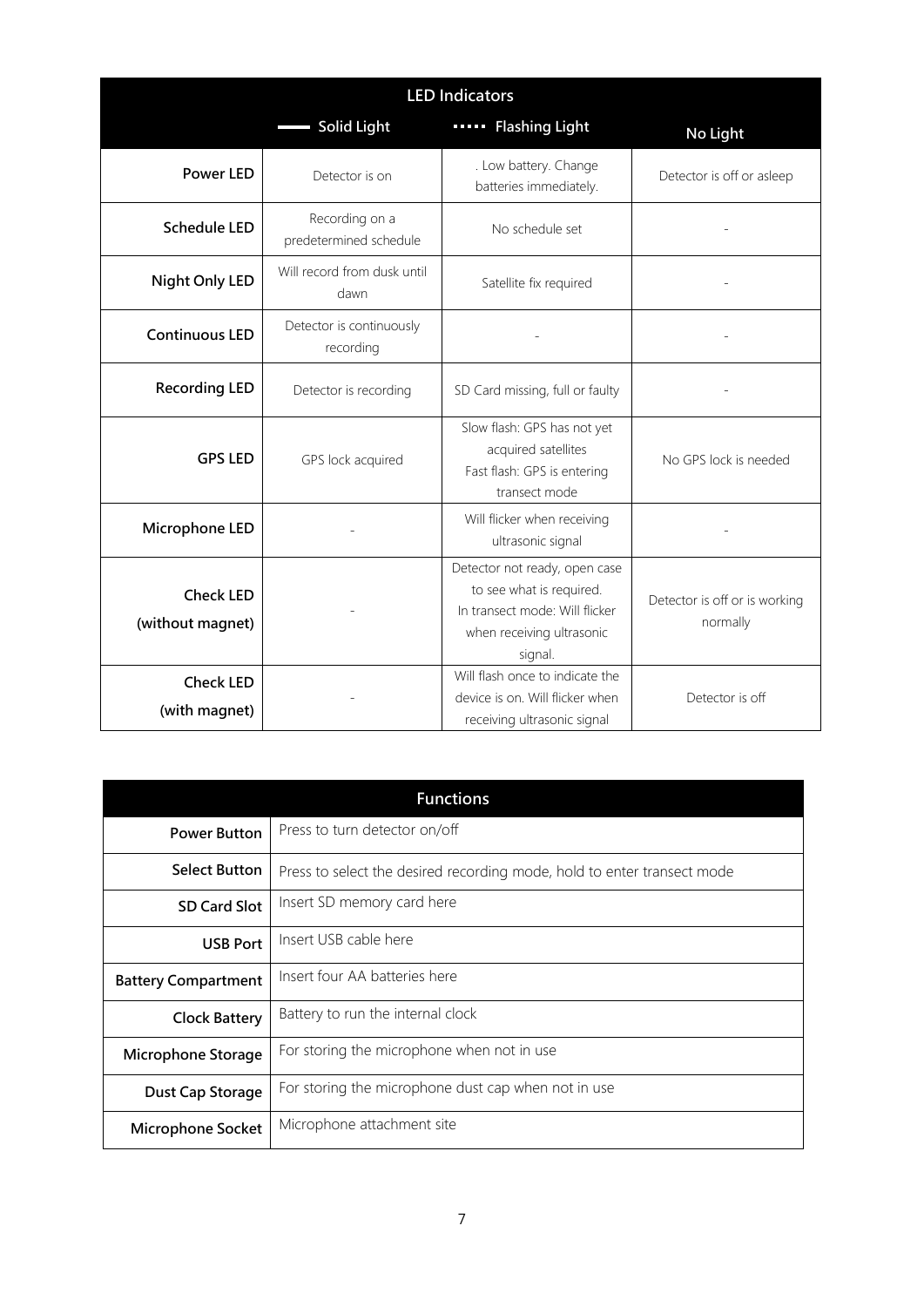# <span id="page-7-0"></span>**SD CARDS**

The Anabat Express comes with an SD card for data storage. The detector can use SD and SDHC memory cards, up to 32GB. Memory cards can be purchased from Titley Scientific, or most electronics/office stores.

## <span id="page-7-1"></span>**USB CABLE**

The Anabat Express comes with a USB cable for connection to your computer. You can use this cable to configure your detector and upgrade your firmware using Anabat Toolbox (see **[ANABAT TOOLBOX](#page-20-2)**). You can also use the USB cable to directly stream data from your detector to AnalookW, this can be used to view bat calls in real time. Simply connect the USB cable into the miniUSB slot on the detector and into your computer USB port.

# <span id="page-7-2"></span>**MICROPHONE**

An all-new microphone has been designed specifically for passive deployment

applications with the following features:

- Omnidirectional ideal for passive deployments.
- Integrated pre-amplifier with differential output to allow use on extension cables and provide good immunity to electrical interference.
- Sensitive from 10KHz to 150KHz
- Weather-proof rain will not damage the microphone. Please be aware that water collecting on the microphone will block sound until it dries out again. If recording is required during rain the microphone should be mounted in such a way so that water cannot land on the microphone element. For more information, please refer

## to **[WEATHERPROOF CONSIDERATIONS](#page-13-1)**

• 5m, 20m and 50m extension cables are available for purchase from Titley Scientific. Cables can be daisy-chained if required. For other sized cables, please consult Titley Scientific. We can provide custom cables for your application.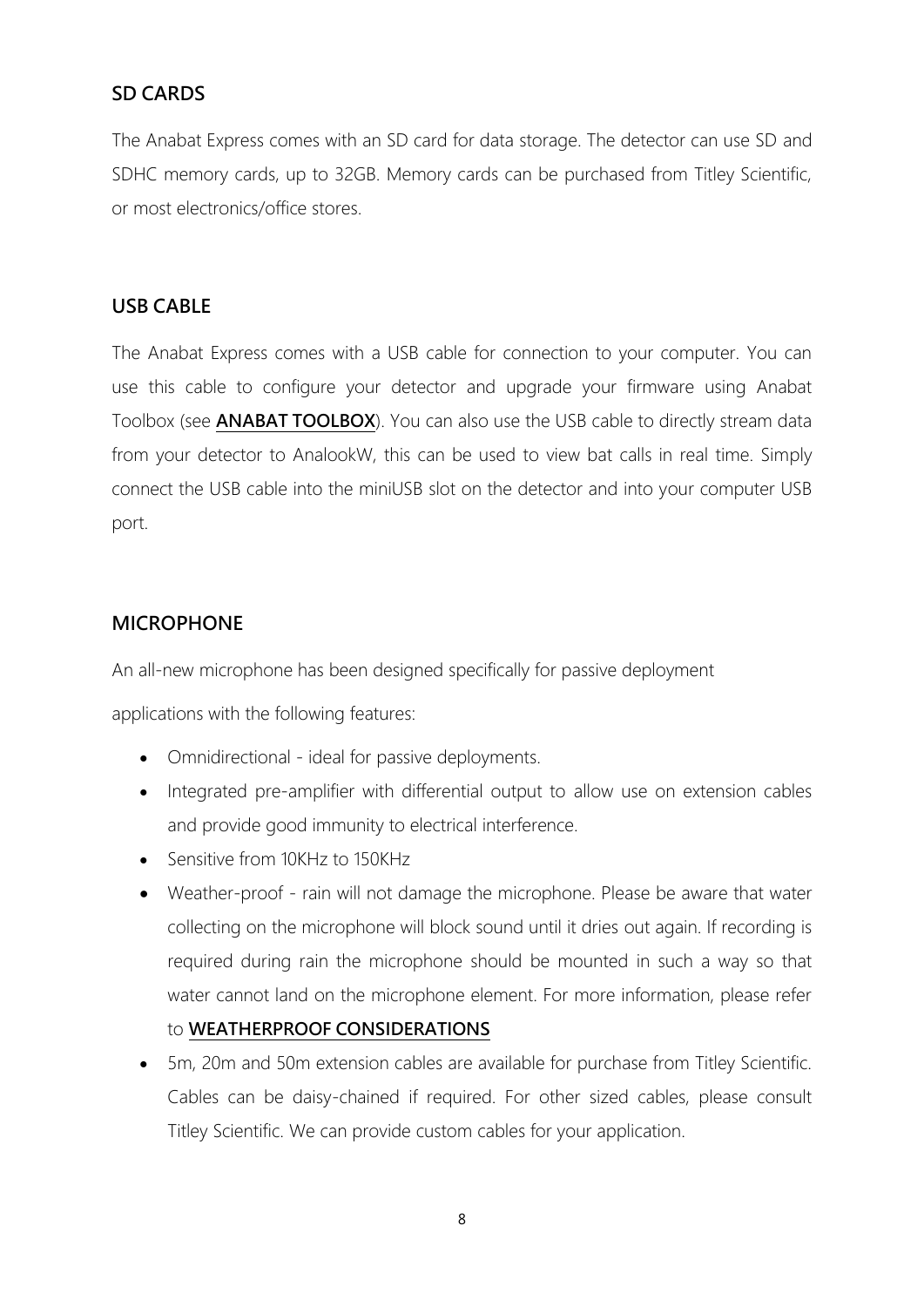## <span id="page-8-0"></span>**POWER REQUIREMENTS**

.

The Anabat Express can be powered internally via 4 x AA batteries. The **Power LED** will begin to flash when the battery voltage is low. When it drops below a set voltage **the detector switches itself off**. If the **Power LED** is flashing you should change the batteries immediately. All AA batteries must be removed from the detector before they are stored for more than a few weeks; otherwise the batteries will slowly discharge and may leak, damaging the detector. The following table shows the standard power consumption of the Anabat Express.

| Power consumption of the Anabat Express |                |        |  |
|-----------------------------------------|----------------|--------|--|
| Recording                               |                |        |  |
| (no bat activity)                       | (bat activity) | Asleep |  |
| 69mW                                    | 113mW          | 3.06mW |  |

AA batteries can be alkaline, rechargeable, or lithium (1.5V or 3.6V). Make sure all 4 batteries are fresh and of the same type. Open the camouflage case, turn the detector off and insert the batteries into the battery compartment. **Do not remove the batteries while the device is on**, to avoid potential SD card corruption.

When using **rechargeable batteries**, we strongly recommend using NiMh batteries specifically advertised as "low self discharge", for example "Panasonic Eneloop Pro". These batteries are sometimes also advertised as "pre-charged" or "ready to use". The high self discharge rate of standard NiMh batteries will cause them to be give shorter run times than expected.

Battery life will depend on the condition and type of batteries being used, as well as ambient temperature, length of your recording session and amount of bat activity/ambient noise. Alkaline AA batteries **typically** last for 14 nights (12 hours recording per night). However in practice recording conditions can vary, so be conservative when using battery life estimates to avoid the loss of sampling time should the batteries run out before you expect. The **Anabat Toolbox** software allows you to estimate battery life for different conditions. For further information about how long your batteries may last, see **[Estimate](#page-29-0)  [the battery life](#page-29-0)** section of this manual.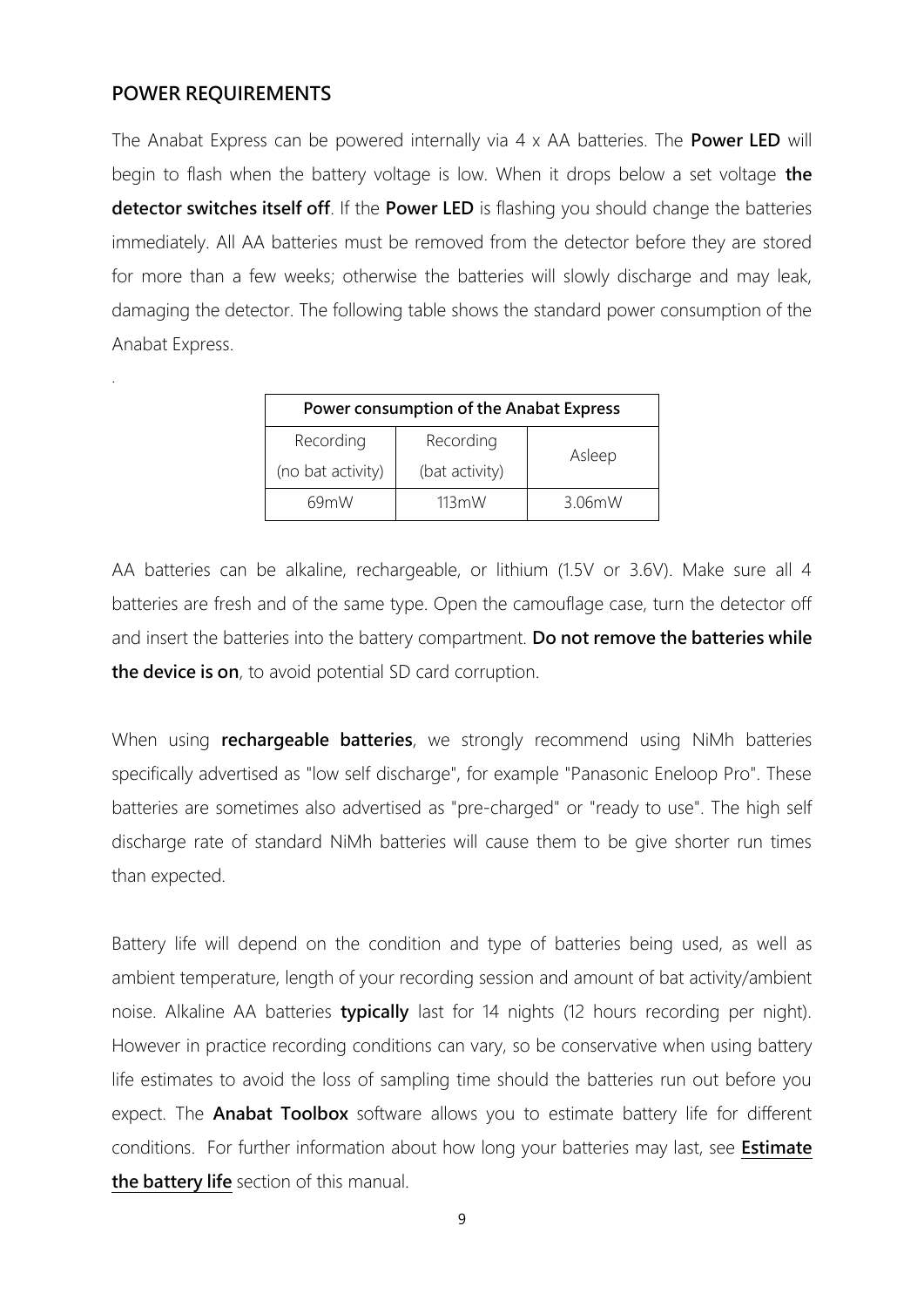There is also an internal clock battery which should only need replacing about every 5 years. This is a CR2032 Coin Cell battery and can be purchased from Titley Scientific, or from battery shops.

## <span id="page-9-0"></span>**ANABAT EXPRESS BASIC OPERATION**

The Anabat Express is designed for fast and easy deployment. Before you start recording with your detector we recommend you check for firmware updates. See the **[ANABAT](#page-20-2)  [TOOLBOX](#page-20-2)** section for instructions on updating firmware and setting the clock and timezone.

To begin, insert fresh batteries and an SD card with sufficient memory for your recording period. Ensure the SD card is correctly orientated as per the diagram on the detector when inserting. Remove the microphone socket dust cap from the microphone socket on the front of the case. The microphone socket dust cap can be stored inside the case so it isn't lost. Remove the microphone from inside the camouflage case and connect it to the microphone socket on the front of the case. To connect it, gently insert the microphone into the microphone socket (there is a keyway to ensure correct alignment) and rotate the knurled ring clockwise to tighten the connection finger tight. **Do not turn the body of the microphone or over-tighten the connector. Over-tightening or twisting the microphone housing can cause damage**. Turn the detector on by pressing the **Power** button.

There are three recording modes which you can choose from: schedule, night only and continuous (see below). For most surveys, the night only recording mode is recommended. If you are using your Anabat Express on the move (walking/driving) we have created a GPS transect mode (see below) to track your detector's path and GPS tag bat calls.

10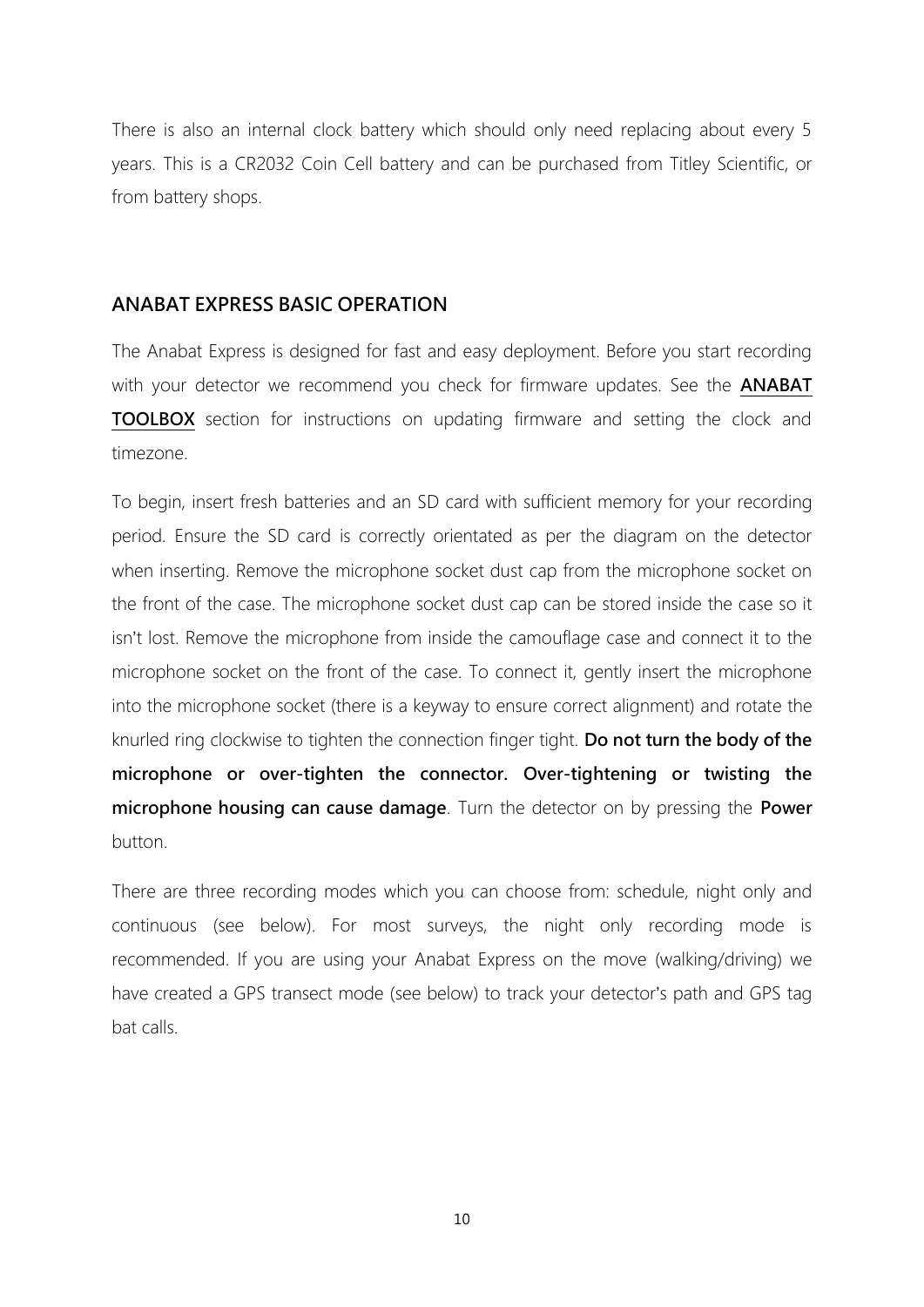## <span id="page-10-0"></span>**SCHEDULE RECORDING MODE**

The schedule recording mode can be customised to your preferred recording times, however it must programmed onto the SD card with a computer prior to use (see **[Setting](#page-24-0)  [a schedule](#page-24-0)** for programming instructions).

To select this recording mode:

- 1. Set a schedule using Anabat Toolbox. See the **[Setting a schedule](#page-24-0)** section of this user manual for instructions on setting up a schedule.
- 2. Press the **Select** button until the **Schedule LED** is lit.
- 3. Wait for the **GPS LED** to turn on solid. The detector will automatically try to acquire satellites to obtain a GPS fix. Whilst acquiring satellites, the **GPS LED** will flash. Once a GPS fix is made the **GPS LED** will produce a solid light. To assist this process, place/hold the detector where there is a clear sky view, with the microphone facing skywards. The GPS fix will automatically set the clock and record the GPS location. The detector does not require a GPS fix to record in Schedule mode, however, without a GPS fix the position data could be wrong and the detector might record at the wrong time of day, and with incorrect time stamps.
- 4. While the case is still open, rub your fingers in front of the microphone; the **Microphone LED** will flicker to confirm that an ultrasonic audio signal is detected.
- 5. Once no LEDs are flashing, place the detector in its final deployment location and secure. Use the magnet to check the detector is functional after final deployment (see **[TESTING THE SYSTEM](#page-13-0)**)

## <span id="page-10-1"></span>**NIGHT ONLY RECORDING MODE**

The night only mode is designed for efficient deployment. This recording mode will turn the detector on 30 minutes before sunset and off 30 minutes after sunrise. If the detector is left on, this mode will continue to record nightly until the batteries run out or the SD card becomes full. Night only mode will only work if a GPS fix can be acquired, as the detector automatically calculates the sunset and sunrise times based on the longitude and latitude of the GPS location.

To select this recording mode: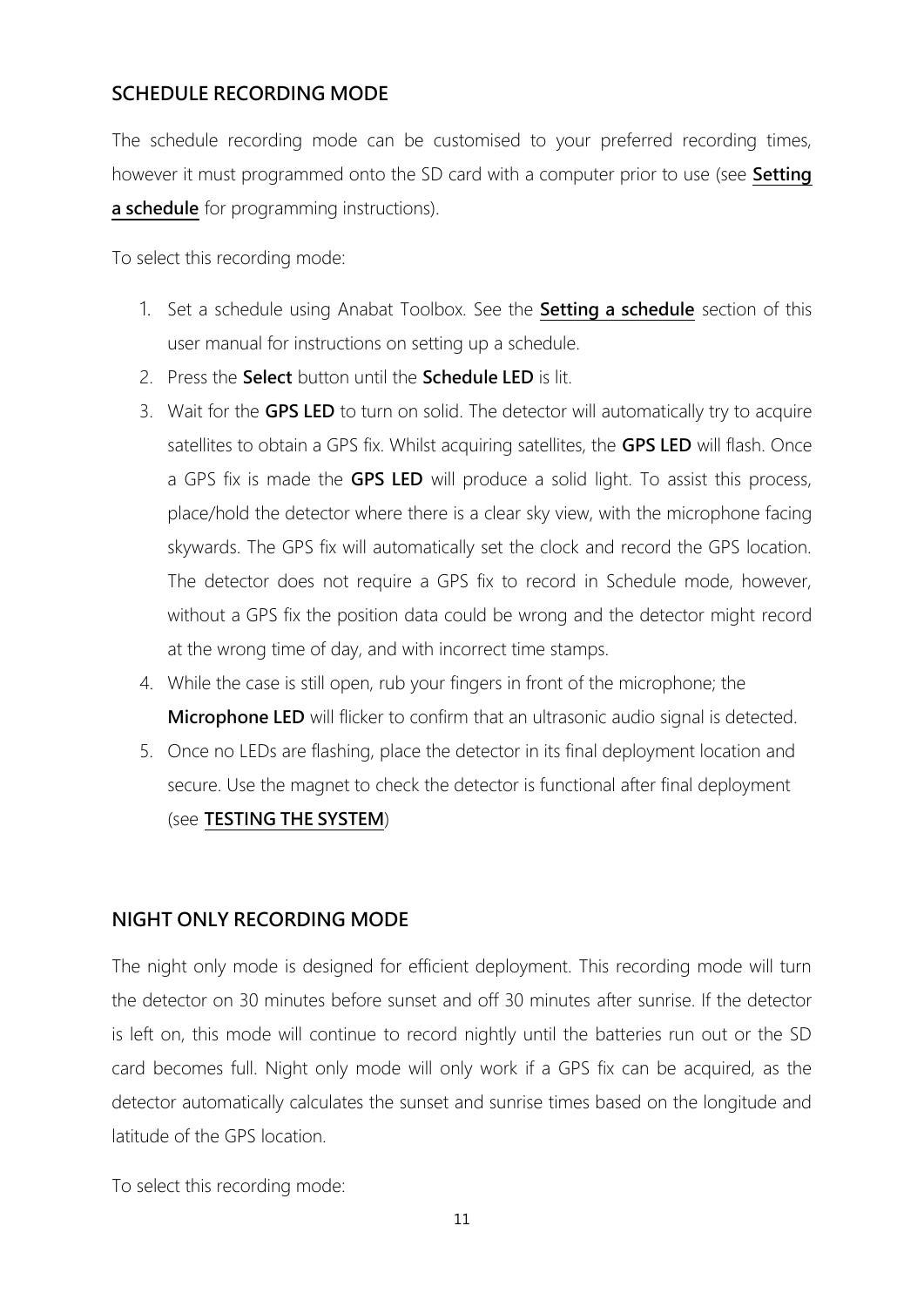- 1. Press the **Select** button until the **Night Only LED** is lit.
- 2. Wait for the GPS LED to turn on solid. The detector will automatically try to acquire satellites to obtain a GPS fix. While acquiring satellites, the **GPS LED** will flash. Once a GPS fix is made, the **GPS LED** will produce a solid light. To assist this process, place/hold the detector where there is a clear sky view, with the microphone facing skywards. The GPS fix will automatically set the clock, record the GPS location and determine the sunset/sunrise times.
- 3. While the case is still open, rub your fingers in front of the microphone; the **Microphone LED** will flicker to confirm that an ultrasonic audio signal is detected.
- 4. Once no LEDs are flashing, you can lock the lid closed and place the detector in its final deployment location and secure. Use the magnet to check the detector is functional after final deployment (see **[TESTING THE SYSTEM](#page-13-0)**).
- 5. The detector will automatically attempt to acquire a GPS fix **daily**. If a satellite fix cannot be found, the detector will refer to the last GPS fix made. If you are moving your detector to a new location, make sure you turn the detector off and on again at the new location to ensure a correct GPS fix.

## <span id="page-11-0"></span>**CONTINUOUS RECORDING MODE**

The continuous recording mode will record continuously, starting as soon as this mode is selected. This mode will continue to record until the batteries run out, the SD card becomes full or the detector is turned off. This recording mode is designed to be used when the detector is deployed and collected in the same recording night; it can also be used to monitor acoustic activity in roosts during the day.

To select this recording mode:

- 1. Press the **Select** button until the **Continuous** LED is lit.
- 2. Wait for the GPS LED to turn on solid. The detector will automatically try to acquire satellites to obtain a GPS fix. While acquiring satellites, the **GPS LED** will flash. Once a GPS fix is made, the **GPS LED** will produce a solid light. To assist this process, place/hold the detector where there is a clear sky view, with the microphone facing skywards. The GPS fix will automatically set the clock and record the GPS location.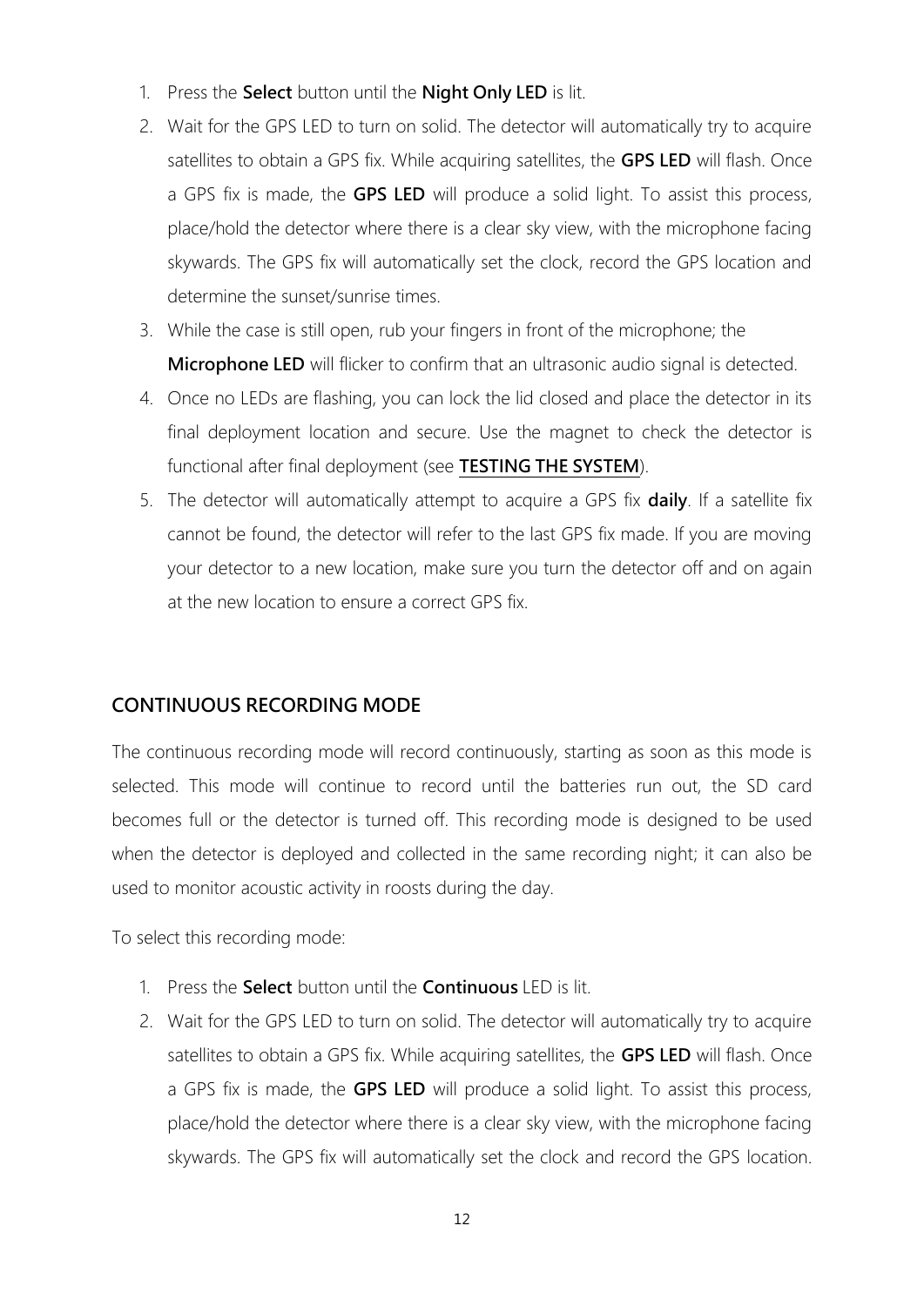The detector does not require a GPS fix to record in Continuous mode, however the GPS and time stamps may not be correct if this is the case.

- 3. While the case is still open, rub your fingers in front of the microphone; the **Microphone LED** will flicker to confirm that an ultrasonic audio signal is detected.
- 4. Once no LEDs are flashing, place the detector in its final deployment location and secure. Use the magnet to check the detector is functional after final deployment (see **[TESTING THE SYSTEM](#page-13-0)**).

**In standard Schedule, Night Only or Continuous mode, do not deploy if any LEDs are flashing, as this means there is an error or problem. See [TROUBLESHOOTING](#page-34-1) for resolving flashing LEDS. In Transect mode, the Check LED will flicker when the detector is recording.** 

#### <span id="page-12-0"></span>**TRANSECT MODE**

The transect mode will record your GPS location every second. This will create a GPS file, which can be used to display the sequence files recorded on a map at their closest GPS fix, as well as the path traced by the detector. You can use the transect mode in conjunction with any of the three standard modes (Schedule, Night Only or Continuous).

To activate the transect mode:

- 1. Select your desired mode by following the instructions above.
- 2. Press and hold the **Select** button until the **GPS LED** flashes quickly (should take about 5 seconds).
- 3. The detector is now in transect mode, when recording in transect mode the **Check LED** will flicker when receiving ultrasonic signal.
- 4. To exit transect mode, simply hold the **Select** button until the **GPS LED** flashes quickly again (should take about 5 seconds), **or** turn the detector off and on again.

Be aware that transect mode will consume batteries more quickly than a standard mode.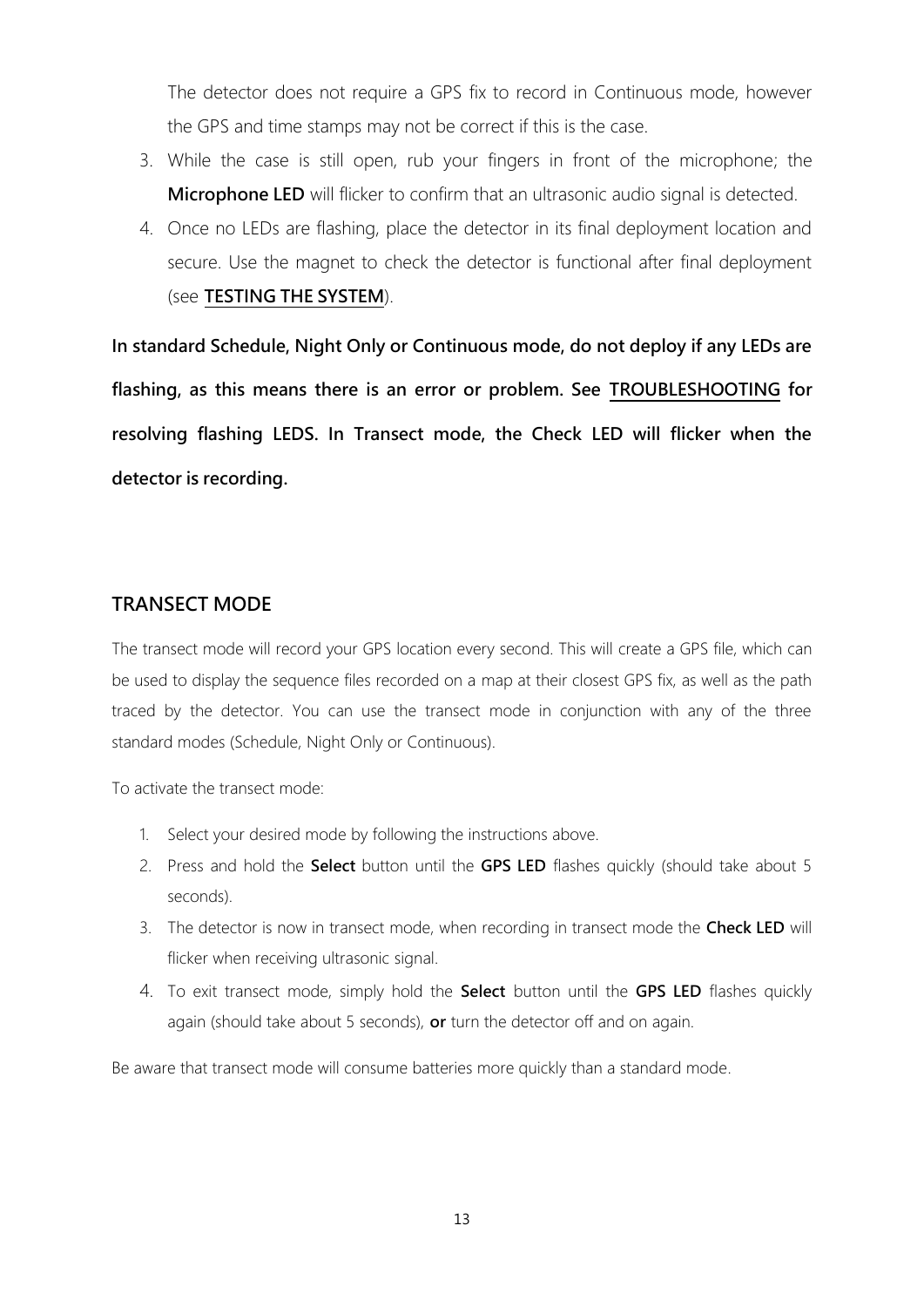#### <span id="page-13-0"></span>**TESTING THE SYSTEM**

To test the operation of the detector before deployment you can open the camouflage case and rub your fingers in front of the microphone; the **Microphone LED** (inside the case) will flicker to confirm that an ultrasonic audio signal is being detected. To test the operation of the detector while the camouflage case is closed, after deployment, place the magnet (at end of lanyard) next to the **Check LED** (beside microphone, on outside of case); a brief flash indicates unit is working. Hold the magnet next to **Check LED** and rub fingers near the microphone. The LED flickering faintly confirms that ultrasonic audio signals are being detected.

#### **COLLECTING THE DETECTOR**

Best practice is to take the detector inside to a clean, dry place out of the weather. Then dry it off as best as possible if it is wet. If there is a large temperature difference between inside and outside, let it equilibrate to room temperature before opening the case. A cold detector opened in a warmer place will often result in a film of water condensing over the electronics. Make sure the inside of the case is completely dry before closing the lid.

To turn the detector off, simply open the camouflage case and press the **Power** button once. Remove the microphone from the microphone socket, **do not turn the body of the microphone (twisting the microphone housing can cause damage)**, and store inside the camouflage case for storage and transport. Replace the microphone dust cap onto the microphone socket whenever the microphone is not attached. Remove the SD card to download the data to your computer. Remove AA batteries for long storage periods. **Do not remove the SD card or batteries while the detector is on**, otherwise the SD card could be corrupted.

#### <span id="page-13-1"></span>**WEATHERPROOF CONSIDERATIONS**

The Anabat Express is designed as a weatherproof detector, which means the detector can be left in the field during rain, sunshine and snow without any additional weatherproofing. However if the device is left in the rain, please consider the following advice: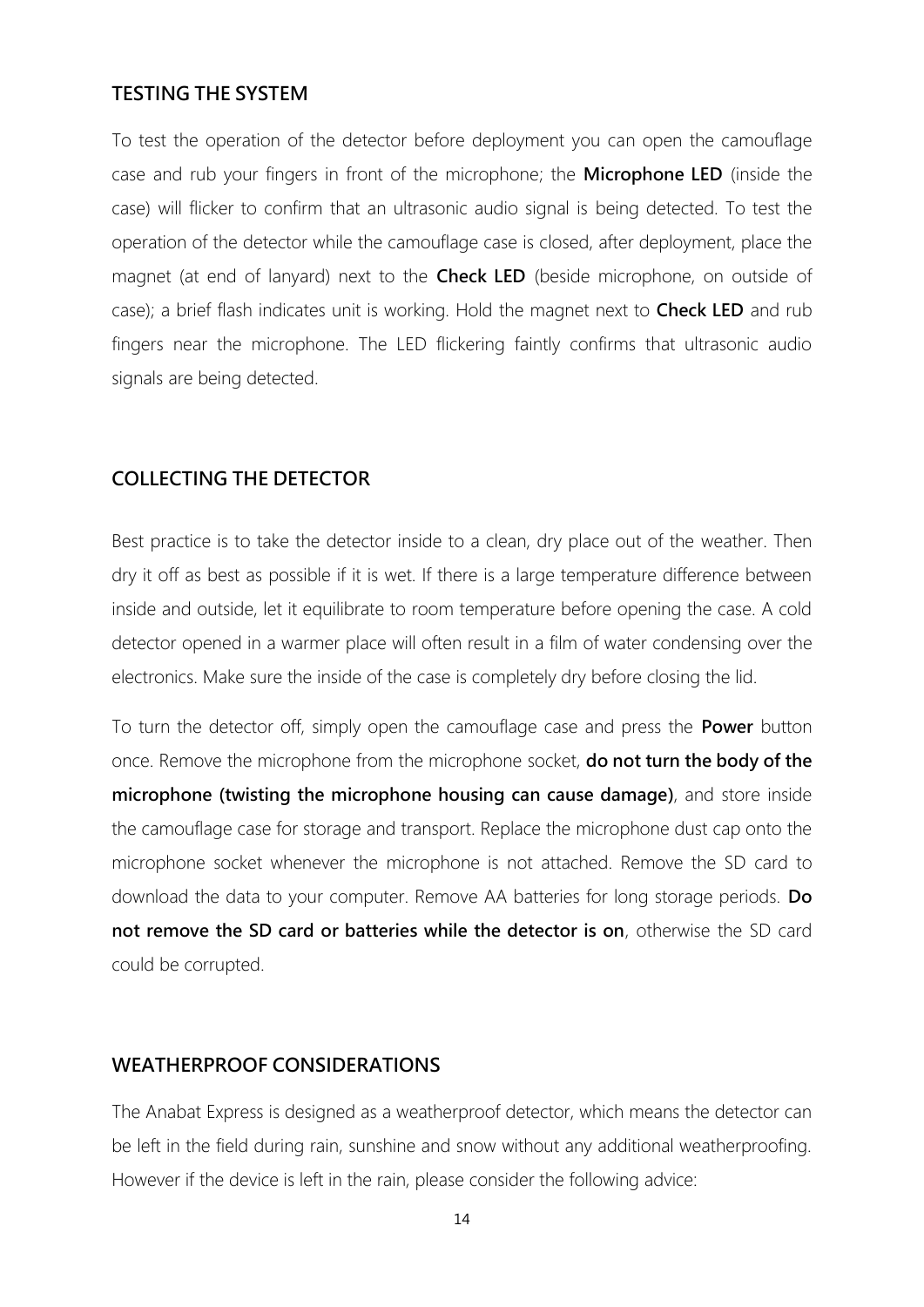- 1. The detector is only weatherproof when the camouflage case is closed; do not open the case in the rain. Be careful not to get dirt or other contamination in the rubber seal around case, as this can allow the ingress of water into the detector.
- 2. Mount the microphone pointing horizontally to prevent water droplets hitting the microphone element. Such water droplets generate large amounts of noise and can block ultrasound signals from reaching the microphone until they dry out. This needs to be considered when you are analysing your data. Sensitivity can be reduced by inclement weather. **Do not let heavy rain land directly onto the microphone element.** The impact force of the raindrops can permanently damage the sensitive element, reducing its sensitivity.
- 3. Dry off the camouflage case and microphone before opening the detector or removing the microphone. This prevents moisture from entering the detector.
- 4. The detector should not be partially or fully submerged in water.
- 5. Desiccant satchels can be added inside the case to prevent condensation, these will need to be periodically replaced or dried.

**Windy, dry conditions can result in electrostatic build-up which may damage the microphone**. The movement of wind over an un-grounded object can build-up an electrical charge. Ultimately, the charge will discharge along a metal conductor, such as the metal in the microphone cable. This will result in a spark which could damage the microphone or detector. **Also be aware that mounting your microphone or detector on a tall mast may attract lightning**.

To minimise the chance of electrostatic damage,

- 1. Isolate the detector from ground, i.e. operate it from internal batteries or make sure the external power supply doesn' t have a path to ground.
- 2. In dry conditions avoid mounting microphones on tall non-conductive masts (inc. fibreglass and nylon), wood or metal masts are preferable.
- 3. Ground the microphone, either by making sure it is clamped to a properly grounded metal surface directly (metal to metal contact), or by attaching an earth wire to the body of the microphone (e.g. with a hose clamp) and then connect that wire to a grounded surface (e.g. metal mast or ground stake).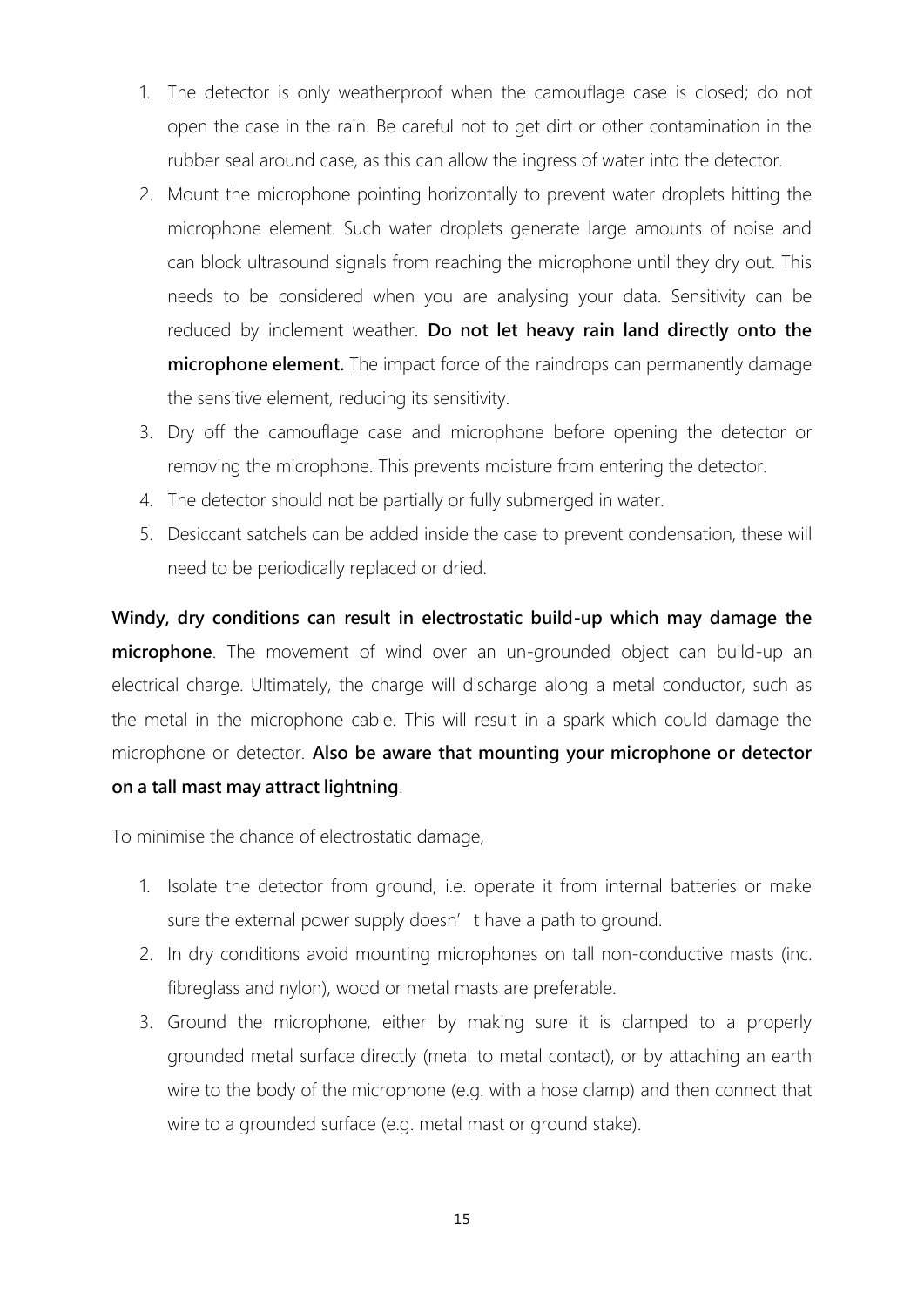Mounting the detector and microphone this way will give electricity from static build-up or lightning an alternative path to ground.

The detector operates in a wide range of temperatures, however the AA batteries you use will have temperature limits; these should be followed. Most alkaline and lithium batteries are recommended for use between -18 $\degree$ C to 55 $\degree$ C; and -20 $\degree$ C to 60 $\degree$ C respectively. Please note that in cold temperatures battery capacity (and therefore detector run time) will be reduced. The capacity of alkaline batteries is significantly reduced in cold conditions and in these circumstances it is recommended to use 1.5V lithium batteries instead. Also be aware that if your detector is left in direct sunlight, especially inside a vehicle, the temperature inside the case may be much higher than ambient temperature.

## <span id="page-15-0"></span>**DOWNLOADING DATA**

## <span id="page-15-1"></span>**HOW TO DOWNLOAD FROM AN SD CARD**

Once you have recorded the bat calls onto the SD card, you can simply transfer the files from the SD card onto your computer or an external memory source.

- 1. To begin, remove the SD card from the detector (**do not remove while the detector is on**)
- 2. Insert the SD card into your computer (if it has a SD card slot) or into an external SD card reader (available from Titley Scientific)
- 3. Open the SD card folder in Windows Explorer
- 4. Copy/cut the files from the SD card folder into the desired folder/storage device. Make sure to include the log file with the ZCA files.

If you would like to convert the ZCA files to sequence files (see **[UNDERSTANDING FILES AND FILE](#page-19-0)  [NAMES](#page-19-0)**) you can use Anabat Insight or AnalookW to download the calls. Anabat Insight is free analysis software which can be downloaded from [www.titley-scientific.com.](http://www.titley-scientific.com/) **If you would like to open your sequence files in the free version of Anabat Insight, you need to convert the ZCA files to sequence files in Anabat Insight.** Files converted in Anabat Insight can still be opened in AnalookW.

#### <span id="page-15-2"></span>**Convert to sequence files using Anabat Insight**

To convert ZCA files to sequence files in Anabat Insight:

1. If you wish to download directly from a SD card, insert the SD card into your computer (if it has a SD card slot) or into an external SD card reader (available from Titley Scientific)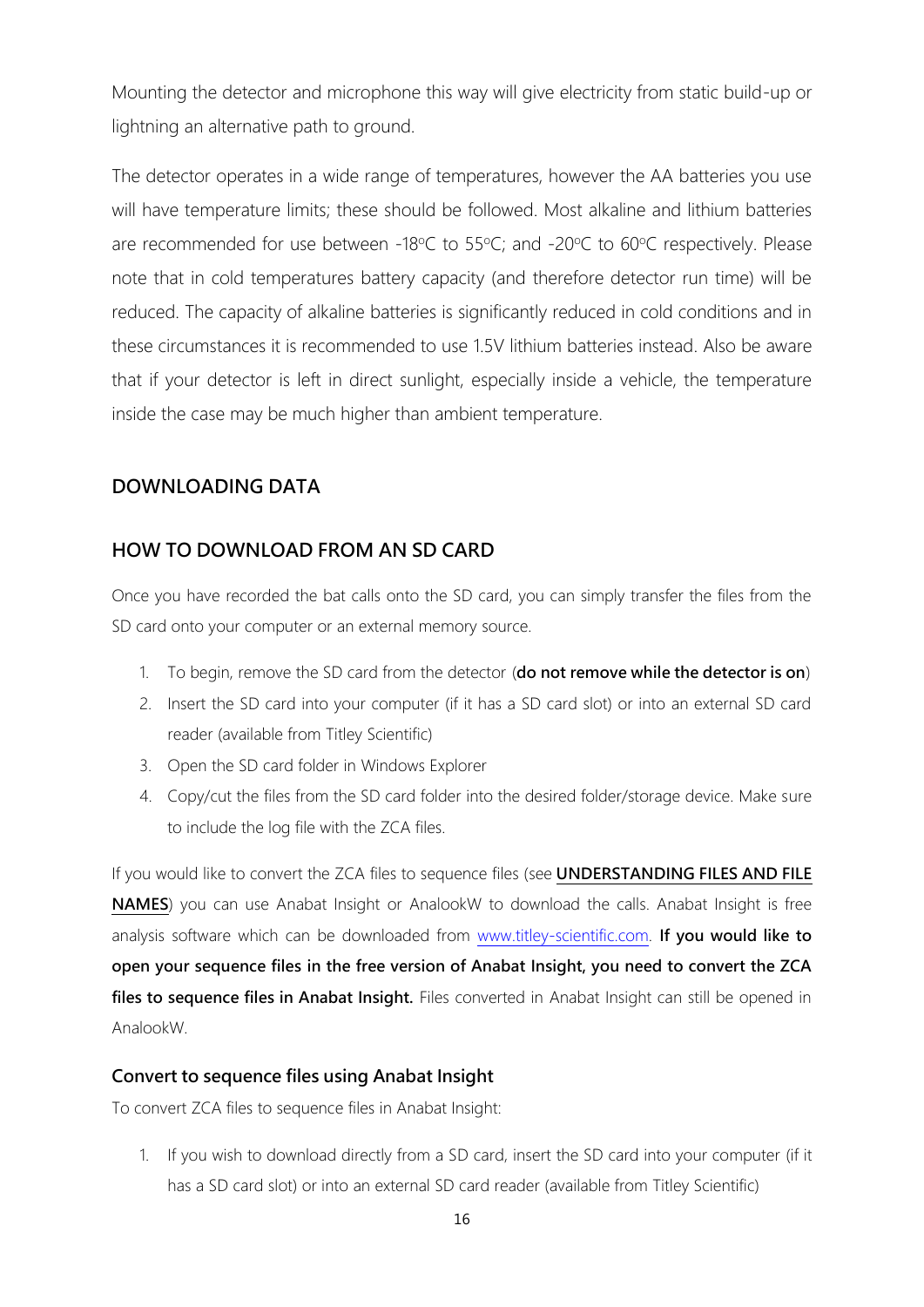- 2. Open Anabat Insight
- 3. Click on Analysis from the **Menu** bar and then select **Convert ZCA**



4. Click the **Browse** button to select the import folder where your ZCA files are stored on your computer, or choose the SD Card drive. The ZCA files will be listed.

| Convert ZCA            |                     |               |  |
|------------------------|---------------------|---------------|--|
| <b>Basic</b><br>Filter | Analysis            |               |  |
| Import Folder  K:/     |                     | <b>Browse</b> |  |
|                        | <b>Filename</b>     |               |  |
|                        | K:                  |               |  |
|                        | SN304008 2020-05-20 |               |  |

- **5.** The conversion will automatically run with an 'AllBats' filter. If you would like the files which do NOT pass the filter (noise files) to be moved to a separate noise folder, check the box **Move noise files to noise folder?**
- 6. If you would like to open the destination folder with the sequence files after conversion, click **Open folder when finished?**
- 7. Click **Browse** to select the destination folder for your converted files.

|             | $\vee$ Move noise files to noise folder?                               |  |
|-------------|------------------------------------------------------------------------|--|
|             | $\vee$ Open folder when finished?                                      |  |
| Save Folder | ments/Titley Scientific/Anabat Insight/Testing/Output<br><b>Browse</b> |  |

8. If you wish to edit the filter being used on the conversion, or select a different filter, click on the **Filter tab** at the top of the Convert ZCA window. From this window, you can select from a recently used filter list, edit the current filter, load or create a new filter. If you wish to disable the noise filter, click on the **Enabled** button so it shows **Disabled**. For more information on filters, see the Anabat Insight user manual.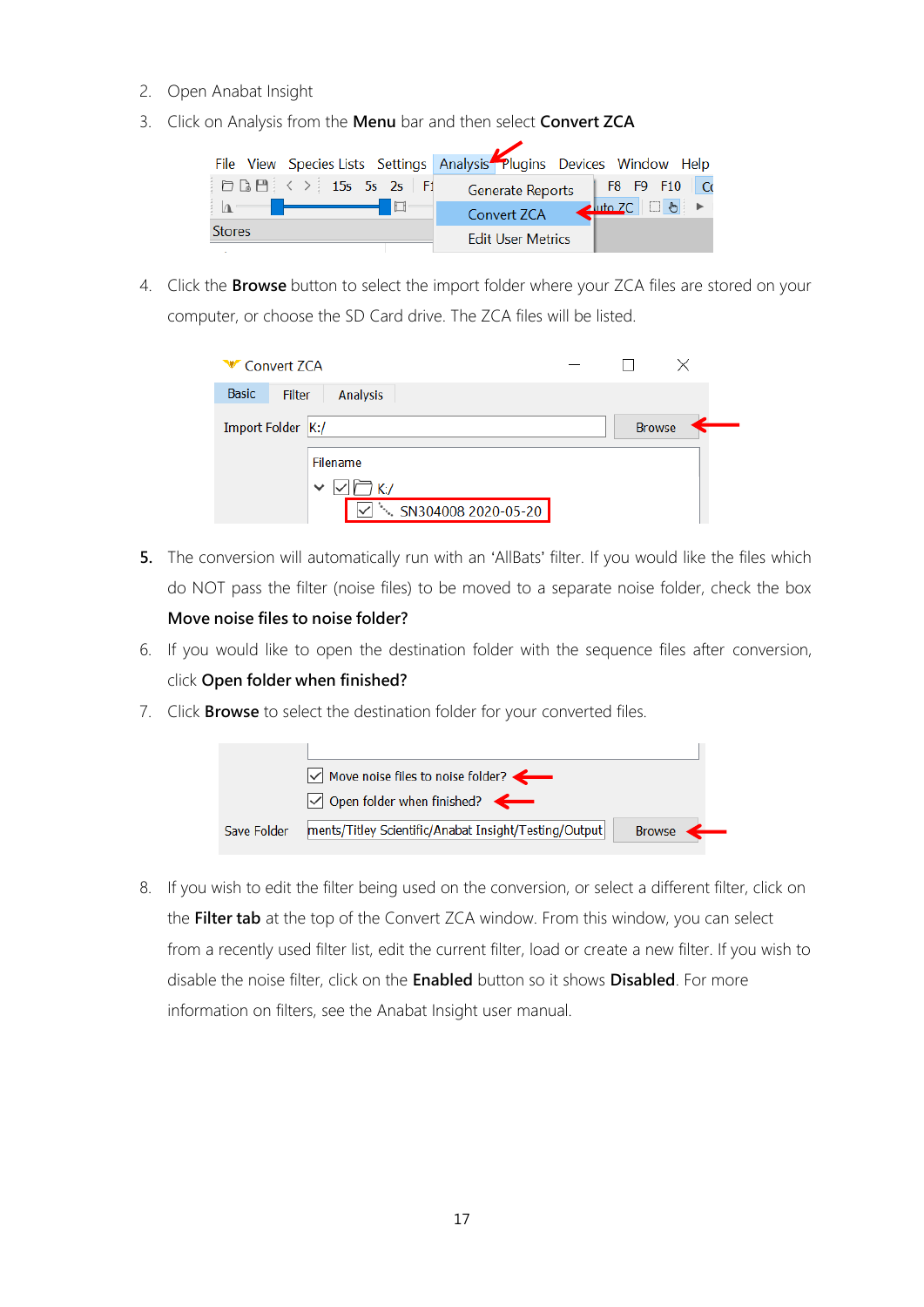| Convert ZCA                                                              |                               |            |                       | × |
|--------------------------------------------------------------------------|-------------------------------|------------|-----------------------|---|
| <b>Basic</b>                                                             | Filter<br>Analysis            |            |                       |   |
| <b>Recent Filters</b>                                                    |                               |            |                       |   |
|                                                                          | Filter name Example: All Bats |            |                       |   |
| $\Box$<br>$\Box$<br><br><br><br><br><br><br><br><br><br><br><br><br><br> |                               |            | Enabled               |   |
| Metric                                                                   | Min                           | <b>Max</b> | Use                   | Α |
|                                                                          | <b>ZC Metrics</b>             |            |                       |   |
| <b>Fc</b>                                                                | 4                             | 300        | $kHz \nightharpoonup$ |   |
| <b>Sc</b>                                                                | $-9999$                       | 9999       | OPS $\overline{\vee}$ |   |
| Dur                                                                      | 0                             | 999        | ms                    |   |

9. You can also edit the analysis settings of the conversion process, changing the minimum and maximum trigger frequencies, and the smoothing. To change these settings, click on the **Analysis tab** and alter the settings.

| Convert ZCA                  |          |  |              |
|------------------------------|----------|--|--------------|
| Filter<br><b>Basic</b>       | Analysis |  |              |
| Min trigger freq (kHz) $ 8 $ |          |  |              |
| Max trigger freq (kHz) 500   |          |  |              |
| Smoothing                    |          |  | $\checkmark$ |

10. Click on the **Basic tab** to return to the conversion window. Click **Generate**, it may take a few moments to process the files.

| Generate | <b>OPO</b> |  |
|----------|------------|--|

The sequence files will now be in your destination folder, and this folder will be automatically opened in the project panel, ready to view and analyse. For more information, see the Anabat Insight user manual.

#### <span id="page-17-0"></span>**Download using Chris Corben's AnalookW**

You can still use the **Download SD card from Express** tool in AnalookW, however once the ZCA files have been converted to sequence files in AnalookW, **you will not be able to open them in the free version of Anabat Insight for analysis**. You can get AnalookW from Chris Corben's website:<http://users.lmi.net/corben/Beta/>

To download Express data using AnalookW: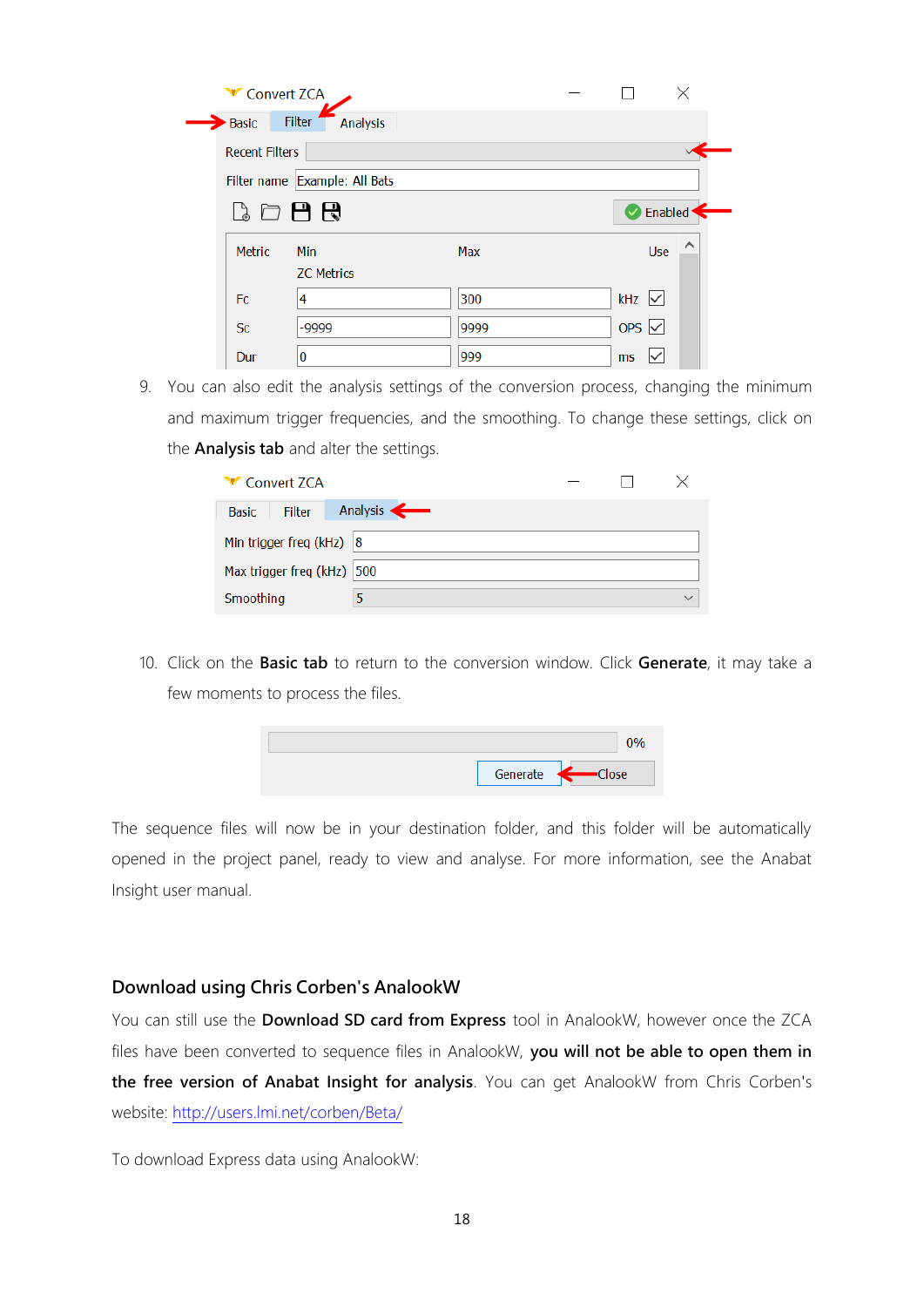- 1. Remove the SD card from the detector (**do not remove while the detector is on**)
- 2. Insert the SD card into your computer (if it has a SD card slot) or into an external SD card reader (available from Titley Scientific)
- 3. Open AnalookW (Important: ensure you are using version 4.3v or later)
- 4. Click on **Tools**, then click **Download SD card from Express**

|       | Analook     |                               |  |
|-------|-------------|-------------------------------|--|
| File: | <b>View</b> | Tools Record Help             |  |
|       | r F         | Download SD card from Express |  |
|       |             | Converter                     |  |

5. Select the drive which has your SD card (usually is located automatically). Or you can click the **Browse** button and select the SD card using Windows Explorer. Click **Next**



6. Click **Browse** to select the destination folder for your downloaded call files. If you do not select a folder, it will create a default folder C:\NewExpressData\. Check the **Folder per night** if you would like AnalookW to separate your data into nightly folders. Check **Erase SD Card** if you would like the files to be permanently deleted off the SD Card after downloading. Click **Next**.

| Options<br>Folder per night<br>Frase SD card | Browse                          |
|----------------------------------------------|---------------------------------|
| C:\NewExpressData\                           |                                 |
|                                              |                                 |
|                                              | Cancel<br>$N$ ext ><br>$<$ Back |

7. Click **Next**. Your downloaded files will be located in the destination folder selected, ready to be viewed. This download will create both ZCA files and sequence files. Click **Finish** to close the window. If a message window appears stating "No data in file", this means that there is a file that did not contain bat calls. This commonly occurs if you have turned the detector on and off one day without recording bats, then set the detector out another day. Your recorded data will still be converted correctly.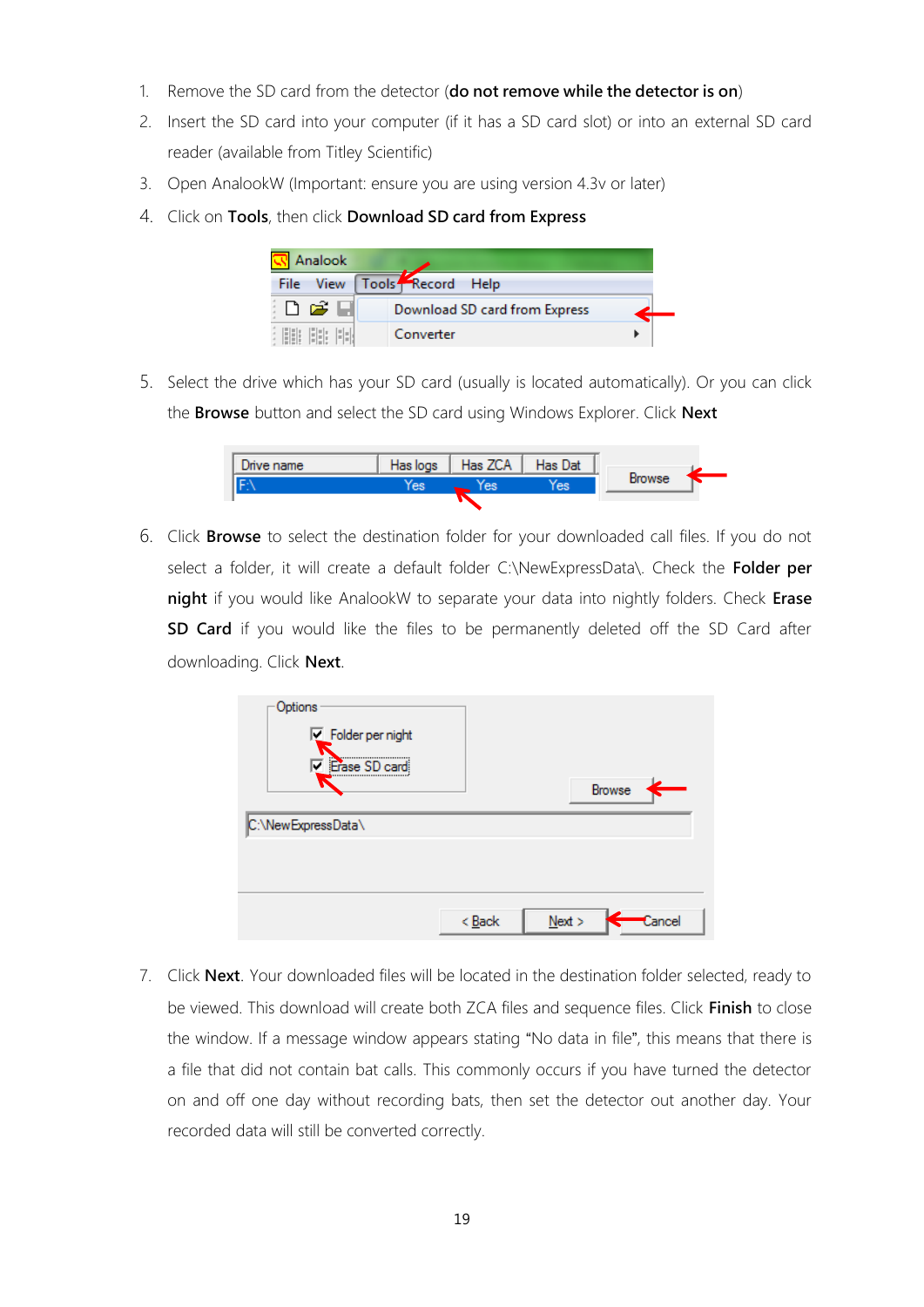## <span id="page-19-0"></span>**UNDERSTANDING FILES AND FILE NAMES**

Log files are stored as CSV files, with extension of .csv. GPS data is stored as a GPS text file, when downloaded this is converted to a GPS.gpx file which can be opened in most mapping software, including Google Earth. Anabat data is recorded into ZCA files, with extension of .zca. A single ZCA file contains all the data for one 24 hour recording session. It can be opened/viewed directly in AnalookW, or it can be converted to Anabat sequence files, which will be more familiar to most users.

ZCA file names include the serial number of the detector and the date of the recording: SERIALNO YEAR-MM-DD.zca for example SN300632 2014-01-15.zca was recorded on detector SN300632 on 15<sup>th</sup> January 2014.

Anabat sequence files have a very specific filename structure, which encodes the date and time at which the file was recorded: YMDDhhmm.ss#

The first character encodes the year. "a" was used for the year 2000. "o" denotes 2014, "p" 2015 etc. The second character encodes the month. January is "1", September is "9" but October is "a", November is "b" and December is "c". The last four characters in the filename give the time in hours and minutes of 24 hour time, so 2035 is 35 minutes past 8 PM. Finally, the first two characters of the extension encode the seconds, from "01" to "59".

For example the file m10800239.31# was recorded in 2012, on  $8<sup>th</sup>$  January at 2:39.31am; and lb272212.01# was recorded in 2011, on 27<sup>th</sup> November at 10:12.01pm.

## <span id="page-19-1"></span>**DIAGNOSTIC LOG FILES**

The diagnostic log files contain all the information about the recording sessions on the SD card. Information such as temperature, battery voltage, GPS locations, settings and user interactions can be extracted from this file. Each log file can be opened can be opened as a text file or in Anabat Toolbox, which will interpret the data in the log file (see **[DIAGNOSTIC LOG FILES](#page-19-1)**).

20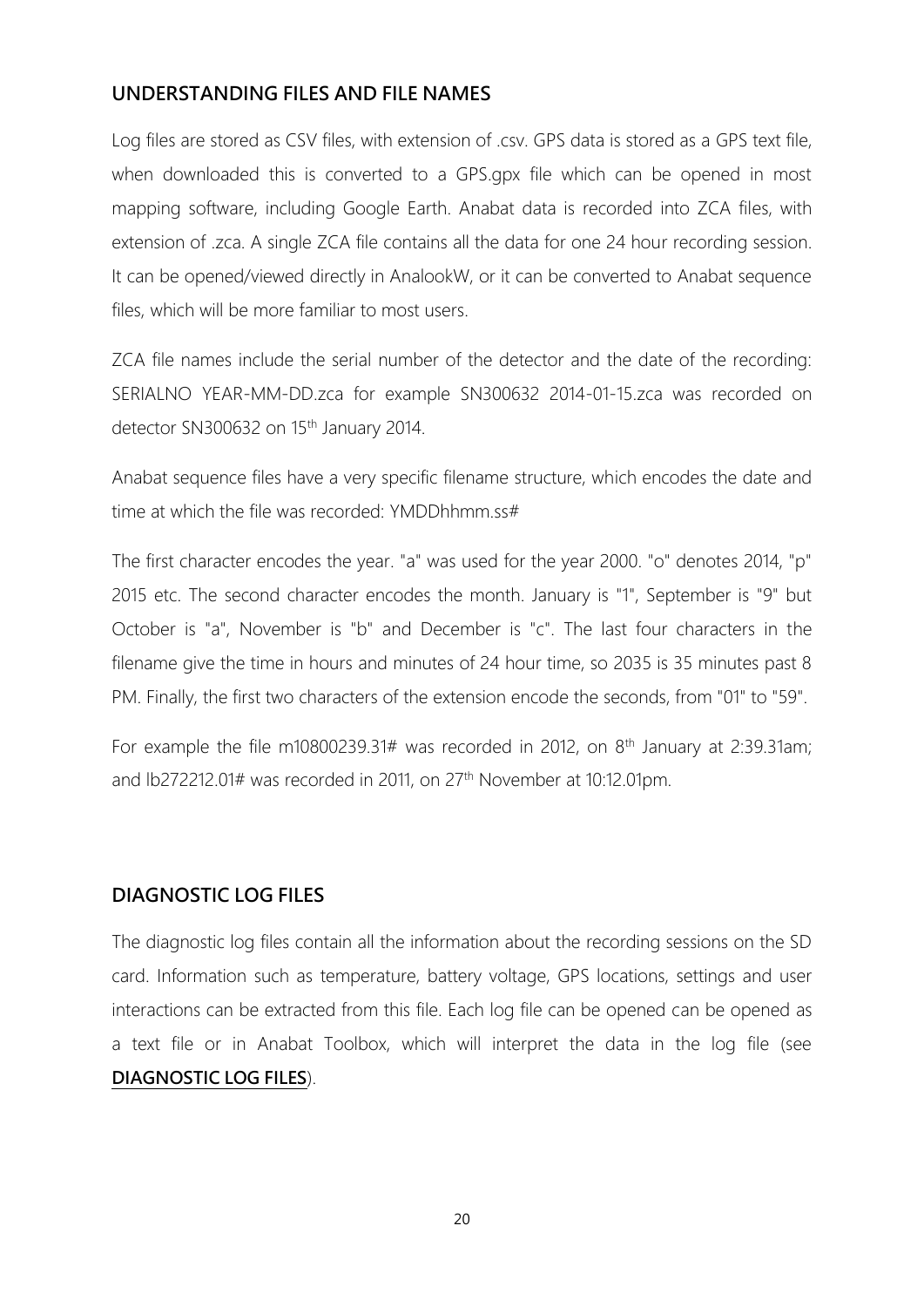# <span id="page-20-0"></span>**GPS FILES**

A GPS file is created if you have used the detector in transect mode. On the SD Card, the GPS data is stored in a text file (.txt). Once downloaded using AnalookW (see **[HOW TO](#page-15-1)  [DOWNLOAD FROM AN SD CARD](#page-15-1)**) this file is converted into a GPS.gpx file. This can be opened directly into most mapping software including Google Earth. It displays all of the sequence files recorded at their closest GPS fix, as well as the path traced by the detector.

## <span id="page-20-1"></span>**SOFTWARE**

# <span id="page-20-2"></span>**ANABAT TOOLBOX**

The Anabat Toolbox software is available for download at the Titley Scientific website [\(www.titley-scientific.com\)](http://www.titley-scientific.com/). This program can be used for the following:

- Check the serial number and firmware version of your Anabat Express
- Set the clock/time zone
- Change the sensitivity of the detector
- Choose your recording mode
- Set a schedule
- Change the data division ratio
- Estimate the battery life
- View the data and log files on the SD Card
- View graphs of the battery consumption and temperature over time
- View the GPS locations on Google maps

## <span id="page-20-3"></span>**Connecting your detector to the PC**

To connect the Anabat Express to a PC follow these steps. Do not connect the detector to you PC before installing the Anabat Toolbox software.

- 1. Download and install Anabat Toolbox from [www.titley-scientific.com](http://www.titley-scientific.com/)
- 2. Turn on your detector and connect the USB cable from the detector to the PC.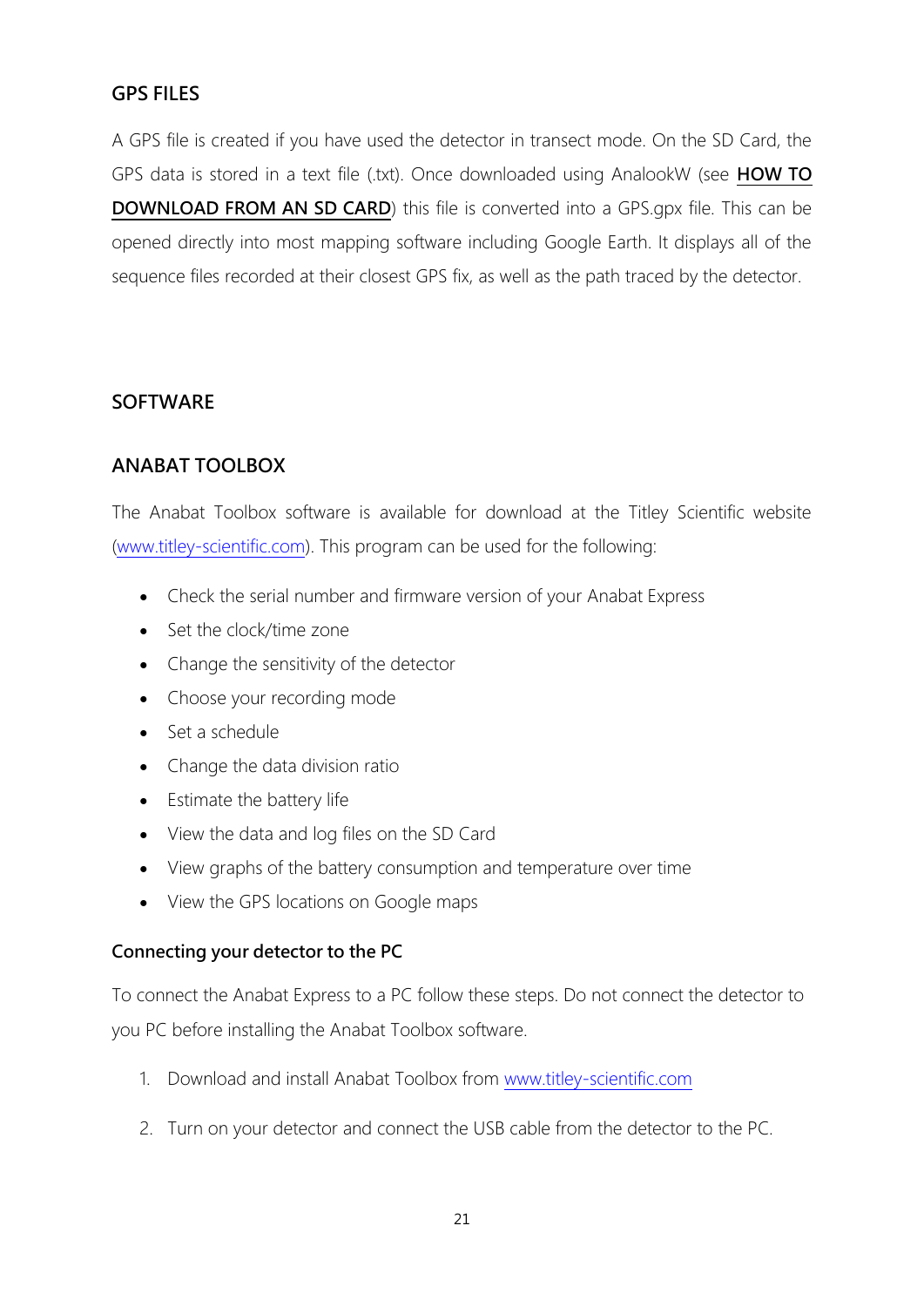- 3. Your PC will automatically install the driver for the Anabat Express. Please wait until this is completed before running the Anabat Toolbox software.
- 4. Open Anabat Toolbox, your Anabat Express should automatically be detected.

## <span id="page-21-0"></span>**Checking serial number and firmware version**

The serial number for the detector can be found on the inside of the camouflage case on the right side of the battery compartment, also above the deployment instructions in the case. To check the serial number using Anabat Toolbox, turn your detector on and connect the detector to your computer via USB cable. Under the detector tab of Anabat Toolbox the first line shows the detector type (Express), the serial number and the hardware version (HW). The microphone is also issued with a separate serial number which can be found on the barrel of the microphone.

The firmware version is also displayed under the **Detector** tab in Anabat Toolbox.

## <span id="page-21-1"></span>**How to upgrade firmware**

Regular upgrades to the firmware will be supplied by Titley Scientific to improve the detector over time. It is important to upgrade the firmware on your detector as soon as an updated version is available. We highly recommend you subscribe to the Express Firmware mailing list to be notified immediately of any important firmware updates as soon as they become available:<http://eepurl.com/8Pyjr>Whenever your computer is connected to the internet, Anabat Toolbox will automatically search for updates. When you update the Anabat Toolbox software this will automatically contain new firmware upgrades. To update the firmware turn on the detector, connect your detector to the computer using the USB cable and open Anabat Toolbox. If a firmware upgrade is available, the firmware version will be highlighted in orange and there will be an option to **Upgrade Now**. Click this button and follow the prompts.

Firmware

V5504J

**Upgrade Now** 

If there are no new upgrades, the firmware version will be highlighted in green.

Firmware V5504L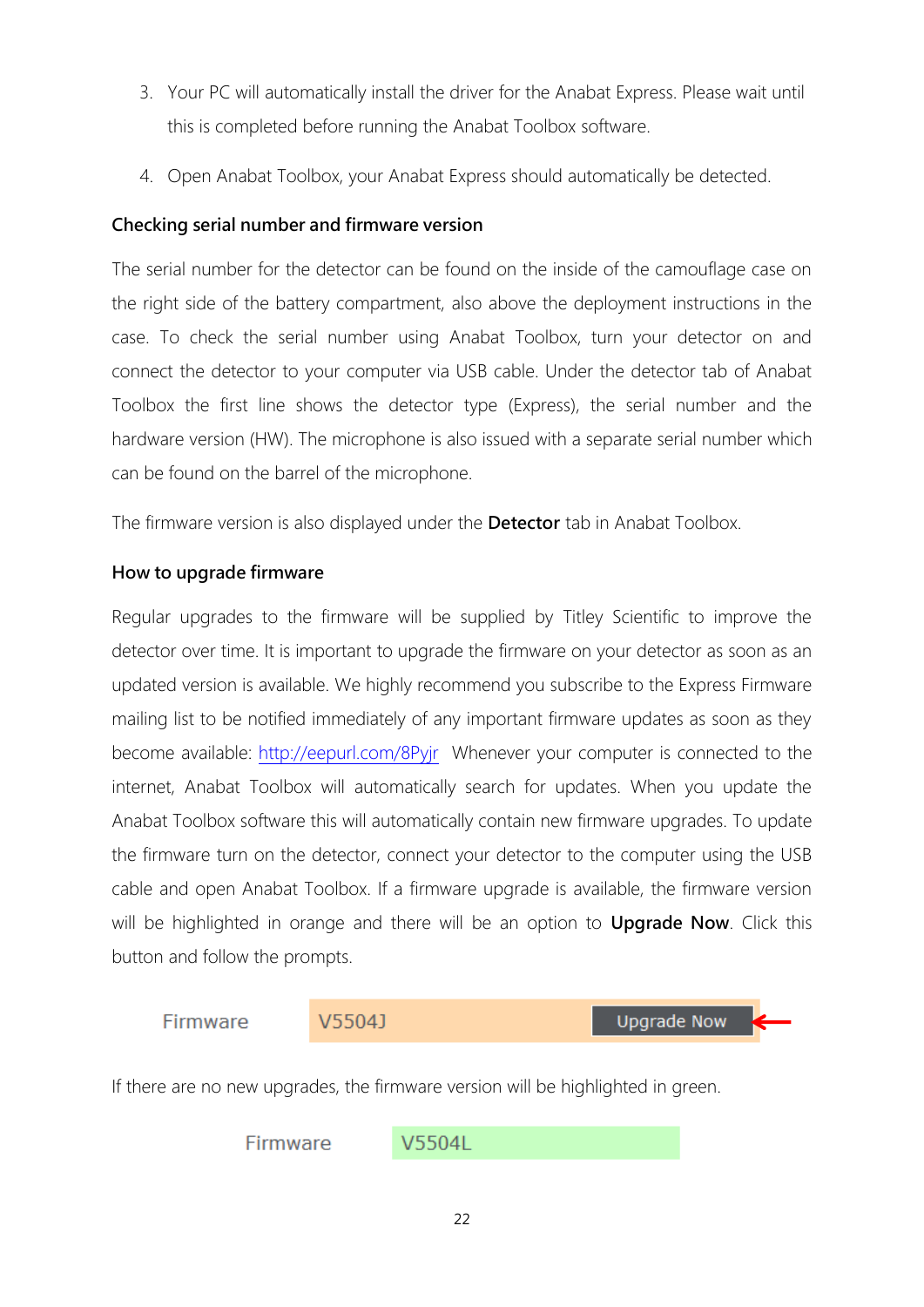#### <span id="page-22-0"></span>**Setting the clock/timezone**

Whenever the detector acquires a GPS fix, this will automatically set the clock/timezone. However if you are unable to acquire satellites for a GPS fix or would like to set the clock manually, this can be done in the Anabat Toolbox software. Turn the detector on, then connect it to your computer with the USB cable and open Anabat Toolbox. The time/timezone on the detector will be displayed under the Detector tab. If the time is highlighted in orange, the time is not set. To set the clock, simply click the Set the Clock button and it will synchronize with your computer clock.

| Clock | 12:00 PM | Set Clock |  |
|-------|----------|-----------|--|
|-------|----------|-----------|--|

This should only need to be performed once. After the clock is set, the time will be highlighted in green.

$$
Clock \qquad \qquad 10:01 \text{ AM}
$$

To set the timezone, click on the **Find Timezone** button.

| Timezone | $+10:00$      |
|----------|---------------|
|          | Find Timezone |

Type your location into the search bar and click **Search**. If the placemark is correct, click **Use Location**. If you do not have internet you can manually type in your timezone.

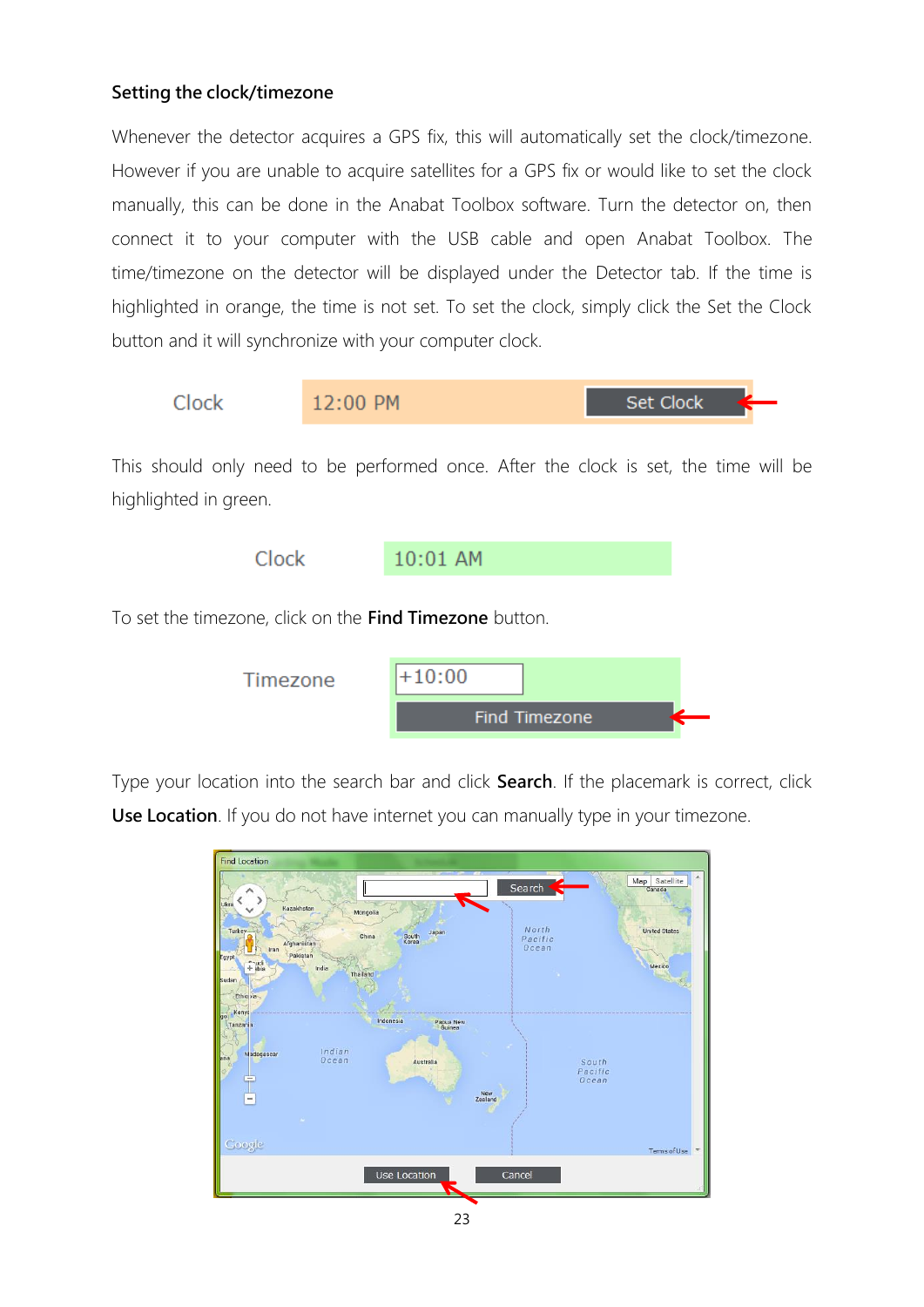## <span id="page-23-0"></span>**Adjusting sensitivity and data division**

The Anabat Express is optimized for most detection situations with its default settings. However if you would like to change the sensitivity or data division, this can be done using the Anabat Toolbox. Turn on the detector, connect to your computer using the USB cable and open Anabat Toolbox. Under the **Detector** tab, the default sensitivity setting will be highlighted (**High**, **Medium** or **Low**), we suggest that **8 (High)** is the appropriate setting in most situations. However if you are in a high-noise area you may prefer to use **Low**, alternatively if you are trying to record a particularly quiet bat species, you may prefer to use a higher level of **High**. To change the sensitivity simply click the sensitivity level you want, or move the scale bar for fine-scale changes.



The default data division ratio on the Anabat Express is **8**. However if you would like to change the data division ratio, click on the data division ratio (under the **Detector** tab) you want: **4**, **8**, **16** or **32**.



## <span id="page-23-1"></span>**Choose a recording mode**

You can select the recording mode directly on the detector or through Anabat Toolbox. To choose a recording mode in Anabat Toolbox, connect the detector to your computer using the USB cable, turn the detector on and open Anabat Toolbox. Under the **Detector** tab click on your desired recording mode: **Schedule**, **Night** or **Continuous**.

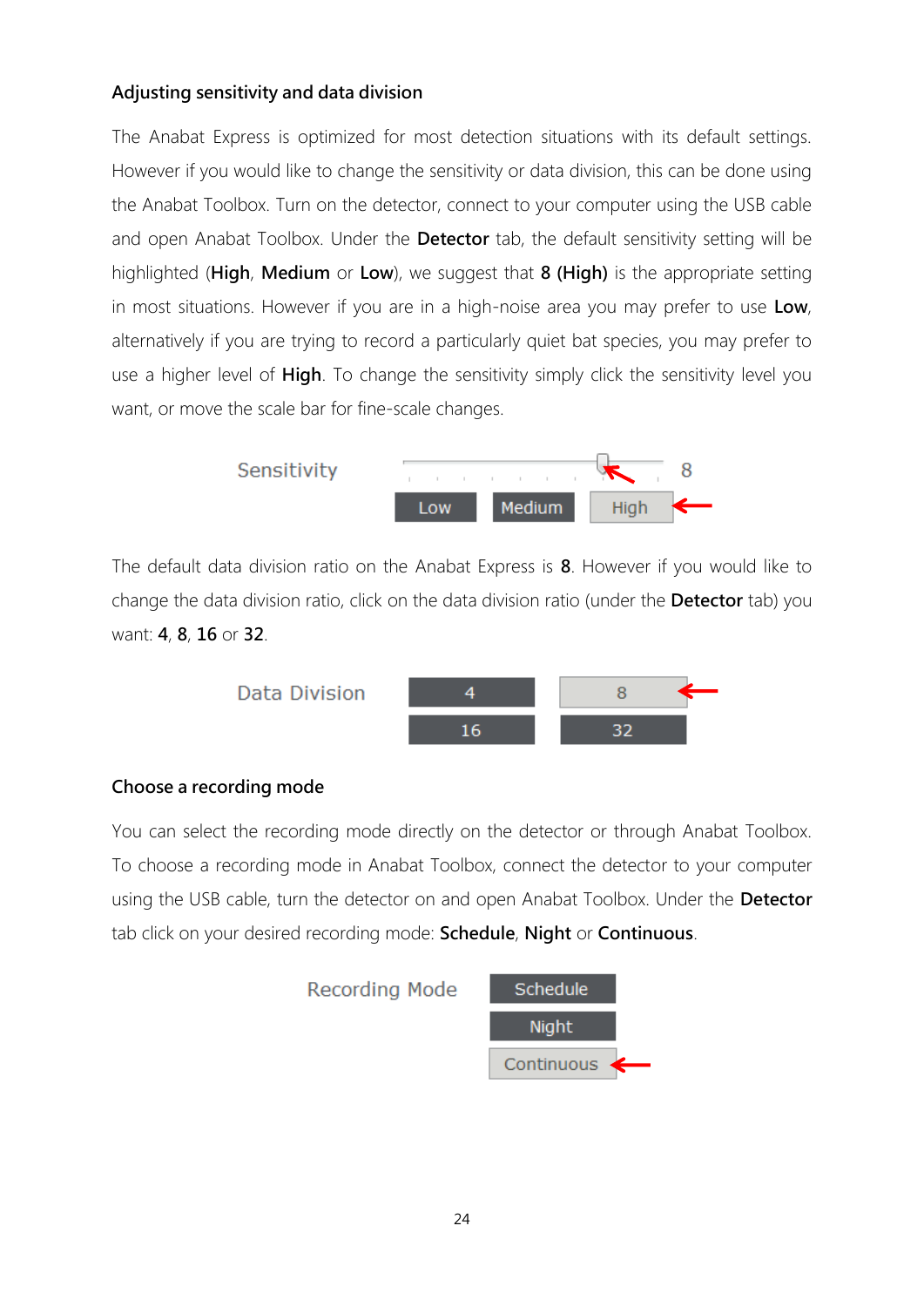## <span id="page-24-0"></span>**Setting a schedule**

To use the schedule recording mode, you will need to set a schedule on the SD card prior to recording using a computer with Anabat Toolbox. To set a schedule:

- 1. Remove the SD card from the detector (**make sure the detector is switched off first**)
- 2. Insert the SD card into your computer (if it has a SD card slot) or into an external SD card reader (available from Titley Scientific)
- 3. Open Anabat Toolbox and click on the **Schedule** tab



4. Click on the **battery type** you plan to use

| <b>Battery Type</b> | Carbon Zinc  | <b>Alkaline</b> |
|---------------------|--------------|-----------------|
|                     | 1.5v Lithium | 3.6v Lithium    |
|                     | NiMh / NiCd  | 12V SLA         |

5. If not already selected, click the **Schedule** recording mode



6. Click on **Find** for deployment location, and google maps will appear\*.



a. Type your location into the search bar and click **Search**. If the placemark is correct, click **Use Location**.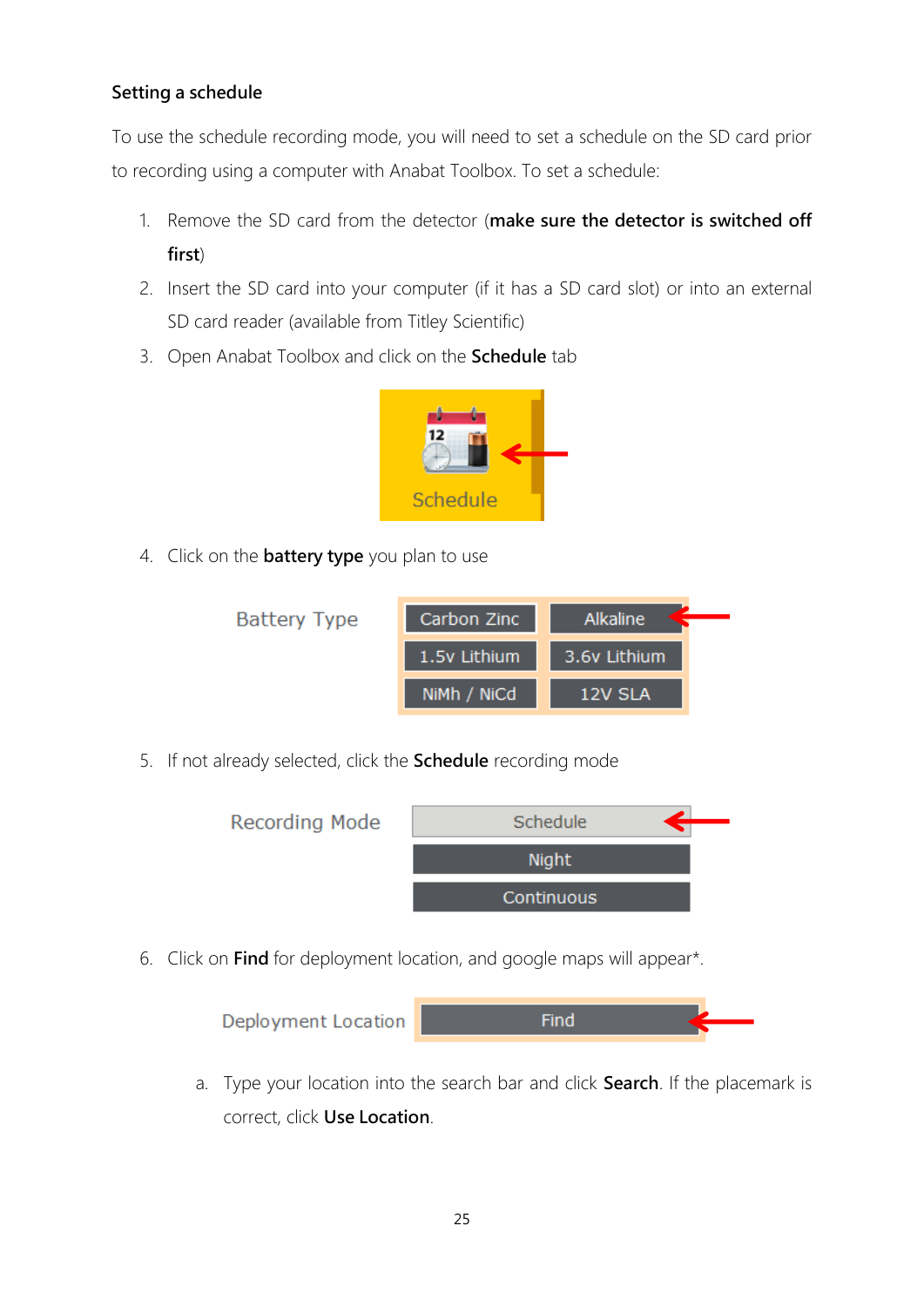\*If you do not have internet you can type in your longitude and latitude, then manually type in your timezone.



7. Click on **Add Period** to create a set recording period. You can either enter a fixed start and stop time, or you can enter times relative to sunset and sunrise (or a combination of both).



a) To determine the sunset or sunrise times based on your specified location, simply hover your mouse over the moon or sun symbols and the time will be displayed.



b) To record from 6pm (18:00) to 5am (05:00), for example, you will need to enter a **From** time of 6:00 and select **PM** from the drop down menu, then enter a **To** time of 5:00 and select **AM** from the drop down menu.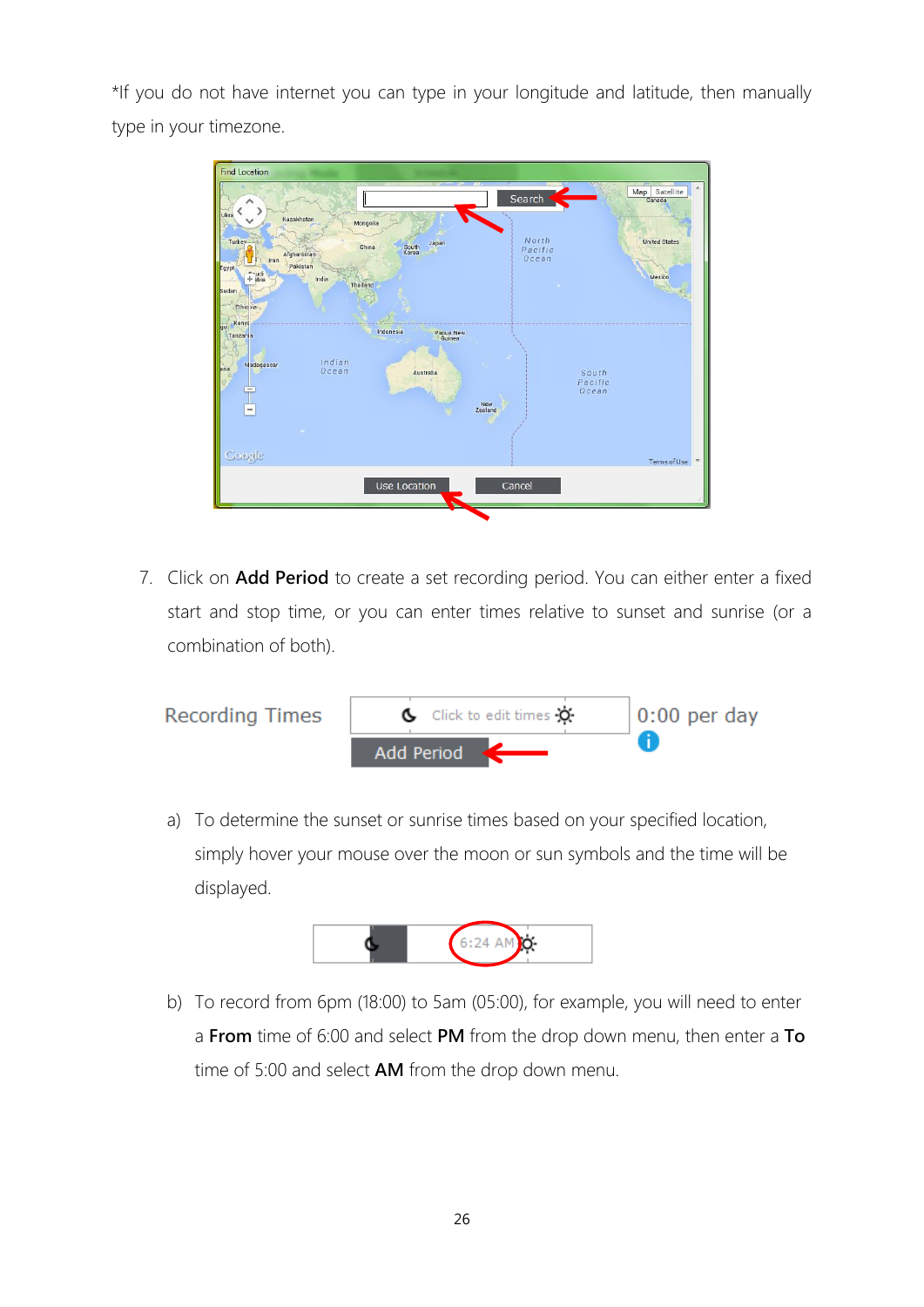

To record from 30 minutes after sunset to 1 hour before sunrise, enter a **From** time of 0:30 and select **after** from the first drop down menu, then sunset from the second drop down menu. Then enter a **To** time of 1:00 and select **before** from the first dropdown menu, then select **sunrise** from the second dropdown menu.



To record from 10 minutes before sunset to 3am, enter a **From** time of 0:10 and select **before** from the first drop down menu, then sunset from the second drop down menu. Then enter a **To** time of 3:00 and select **AM** from the drop down menu.



c) The shaded area on the time bar and the number of hours per day will be displayed depending on the specified recording period.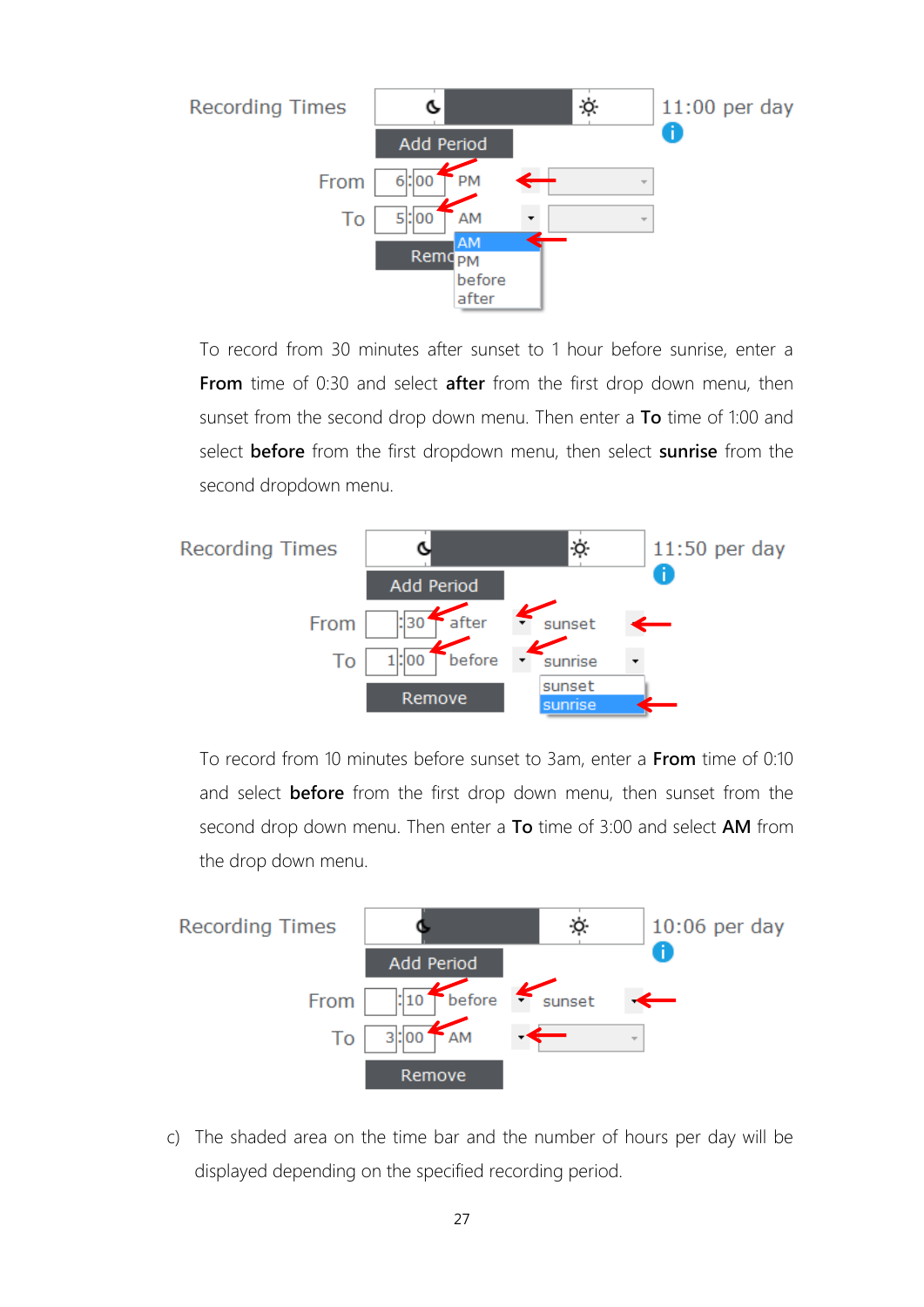

8. To record over two or more periods in a night, set your first recording period (following steps 7a-c), then repeat for each new recording period. Each recording period will be shaded on the time bar.



9. To change or remove a time period, simply click on the shaded area and either edit the times or click **Remove**.

| <b>Recording Times</b> |                         |           |                          | $6:00$ per day |
|------------------------|-------------------------|-----------|--------------------------|----------------|
|                        | Add Period              |           |                          |                |
| From                   | 2:00   before - sunrise |           | $\overline{\phantom{a}}$ |                |
| To                     | after<br>0 :30          | v sunrise |                          |                |
|                        | Remove                  |           |                          |                |

- 10. To deploy your detector for a set period you can choose your deployment dates, and use our recording rate function to maximise detector nights. If you do not select a deployment period, the default deployment period is from the date the schedule is set until the estimated battery life end date.
	- a. To choose your deployment period dates, select your dates by clicking on the dropdown calendar.

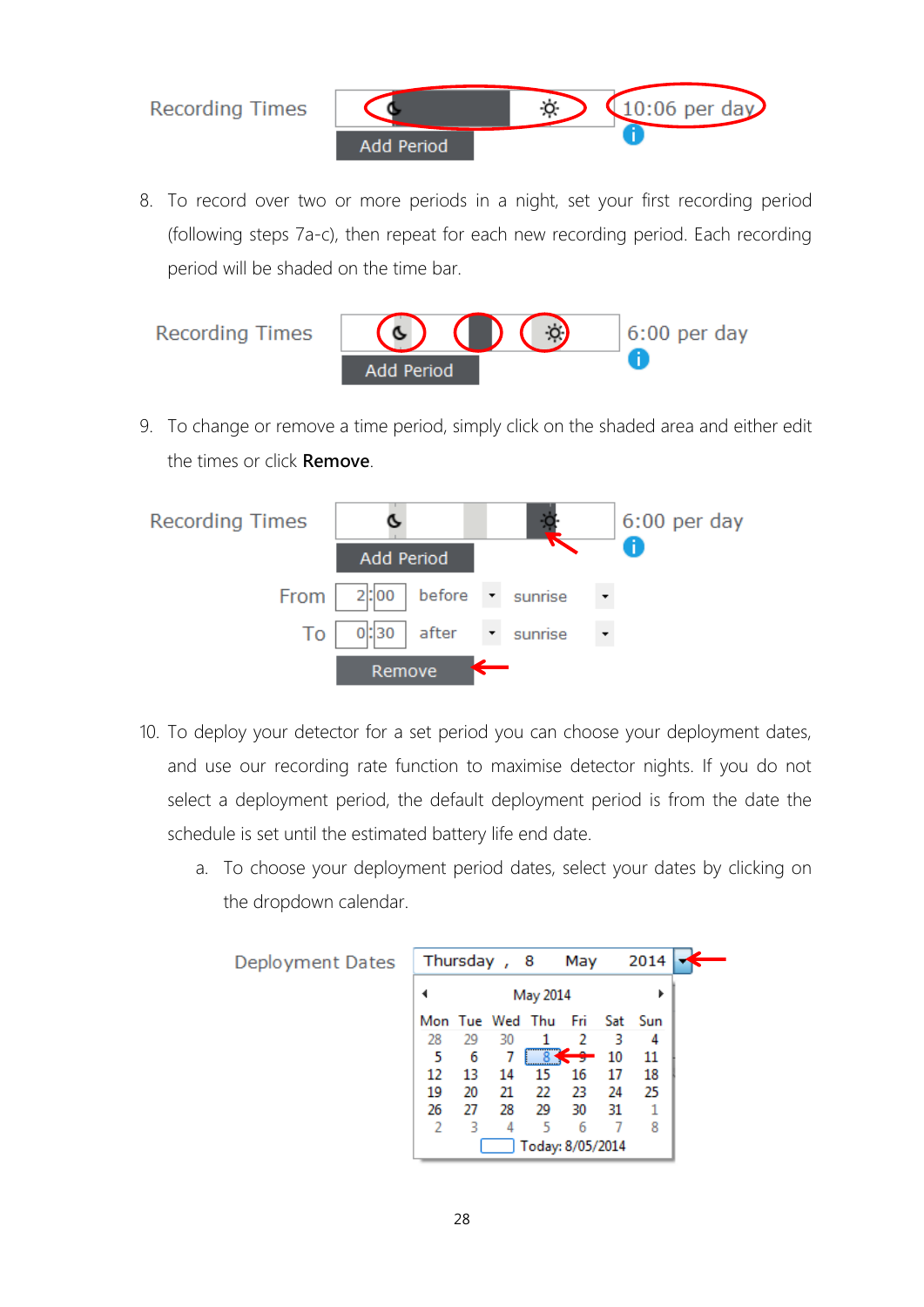

b. To continue the recording schedule until batteries are depleted, choose your start date, then choose an end date that matches the estimated battery life.

| Deployment Dates             | Friday , 24 October 2014 $(15 \text{ days})$      |       |
|------------------------------|---------------------------------------------------|-------|
|                              | Friday , 7 November 2014                          |       |
|                              |                                                   |       |
| <b>Recording Rate</b>        |                                                   | 100 % |
| Battery Estimate (14.8 days) | Estimates are based on new/full-charged batteries |       |

c. If you plan to replace the detector batteries regularly or run the detector with a solar panel and you would like the schedule to continue running past the estimated battery life, simply select an end date that is well beyond your estimated survey end date (for example 1 year).

| Deployment Dates Friday , 24 October 2014 (366 days) |                              |  |  |
|------------------------------------------------------|------------------------------|--|--|
|                                                      | Saturday , $24$ October 2015 |  |  |

d. To use our recording rate function and maximise your recording period, use the scroll bar to choose your **Recording Rate**. As you change the recording rate, the number of battery estimate days will change correspondingly. For example, a 50% recording rate will record for 50% of the deployment time (out of 5 minute blocks), in other words, it will turn the detector on for 2.5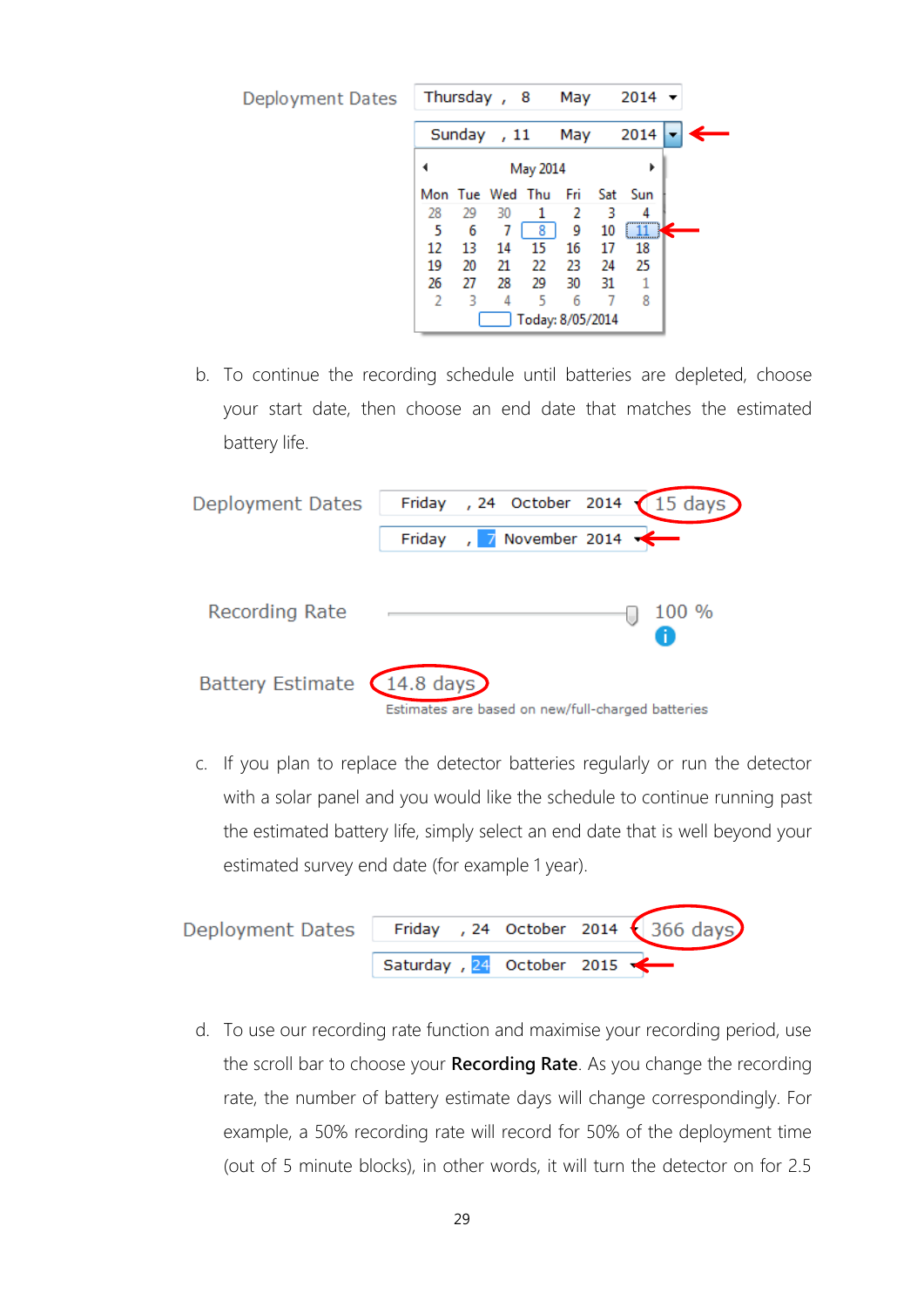minutes, then off for 2.5 minutes. A 20% recording rate will turn on for 1 minute, then off for 4 minutes. A 100% recording rate will record all the time.



e. If you require your detector to be out for a certain period (eg. 3 weeks), choose a recording rate that will match the battery estimate to that period.



11. Click on the **Save Schedule** button



## <span id="page-29-0"></span>**Estimate the battery life**

Anabat Toolbox is also equipped with a useful feature to estimate the battery life based on the settings and data volume. This feature is an **estimate only** and actual battery life may vary. To estimate the battery life: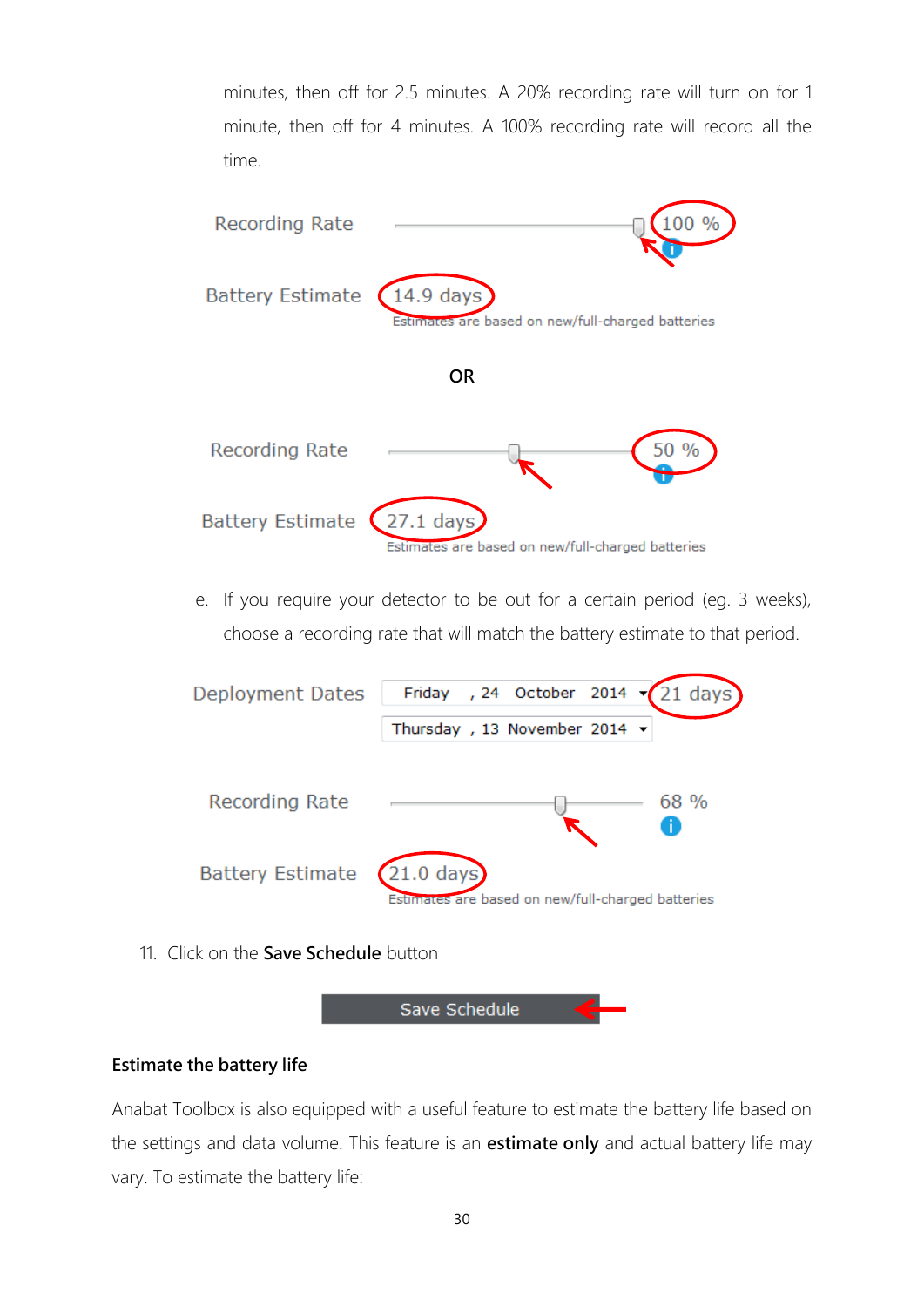- 1. Open Anabat Toolbox on your computer
- 2. Click on the **Schedule** tab
- 3. Click on the type of battery you plan to use, the standard battery capacity will automatically update below. However you can change the battery capacity if your chosen batteries vary, simply type in the milliamp hours (mAh)
- 4. Select the recording mode you will use (if schedule, enter your schedule details)
- 5. Move the gauge to select your predicted data volume; this is the amount of bat activity **and** noise you expect to be recording. You can choose between **Low**, **Medium** and **High**.
- 6. Move the gauge to select the number of **Night Hours** you are recording for. For example if sunset is at 7:30pm and sunrise at 5am, the number of night hours will be 9.5 hours. The detector starts recording 30 minutes before sunset and finishes 30 minutes after sunrise. This extra hour is automatically accounted for in the calculation, there is no need to add it to the number of night hours.
- 7. Your estimated battery life will be displayed below.

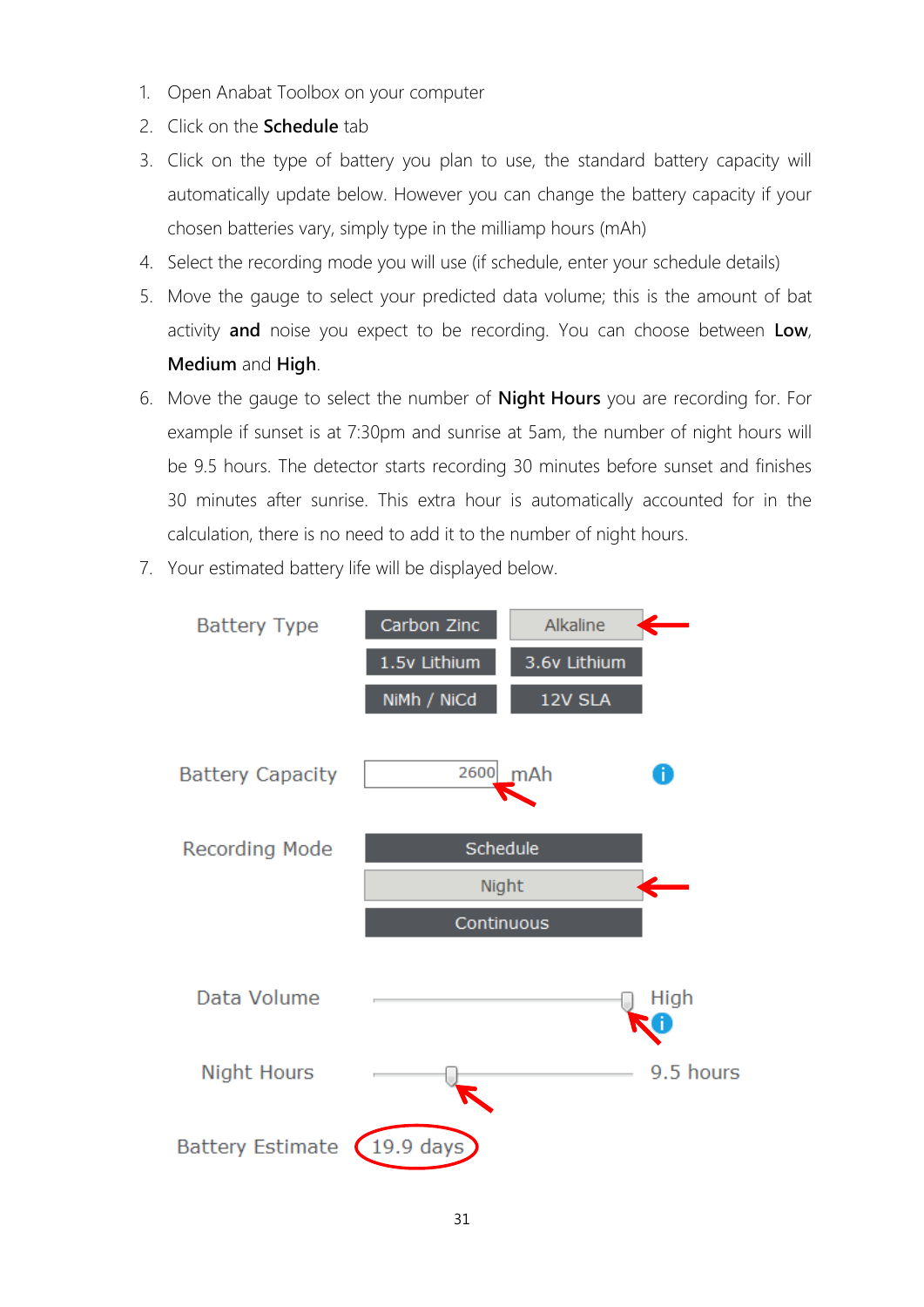#### <span id="page-31-0"></span>**Viewing data and log files**

While your SD card is inserted into computer (or into a card reader), you can view the data and log files using Anabat Toolbox. Simply open Anabat Toolbox and click on the **SD Card** tab.



The SD card will automatically be selected, if not then click on the (F:\) drive to select the correct SD card.



The data files will be listed as .zca files which each represent a single night of recording. The log files will also be listed as .csv files which each represent a single night of recording. To view the battery and temperature variations and GPS location of each log file, simply click on the desired log file. Any errors or warning associated with that night of data will be displayed. A graph will display the battery voltage (left axis, in blue) and temperature variation (right axis, in orange) for the selected recording night. The GPS location will also be displayed using Google Maps, you can switch between map/satellite image and zoom in/out of this map, or click the "view on google maps" link to view in an separate, larger browser window.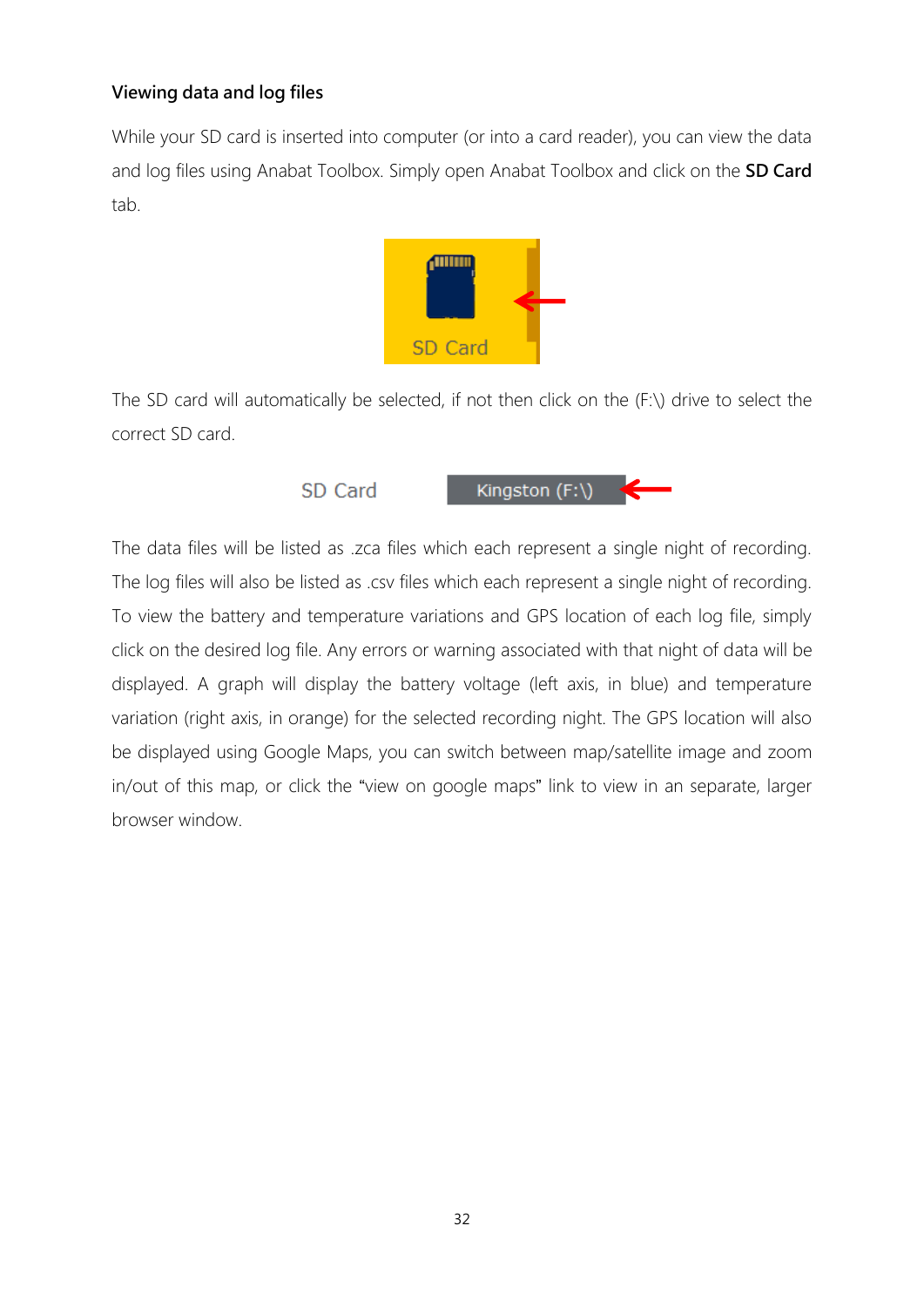

## <span id="page-32-0"></span>**ANABAT INSIGHT**

Anabat Insight is the free software you can use to view and analyse zero crossing and full spectrum recordings from your detectors. You can open/view both ZCA files and Anabat sequence files in Anabat Insight. Anabat Insight is a viewing and reporting software package for sound files which perfectly complements bat call analysis. The program offers the following features:

- Ability to view recordings in full spectrum and zero crossing
- Project management to keep all your calls organised
- Metrics calculations for passes and individual pulses
- GUANO metadata support
- Customizable filters and scans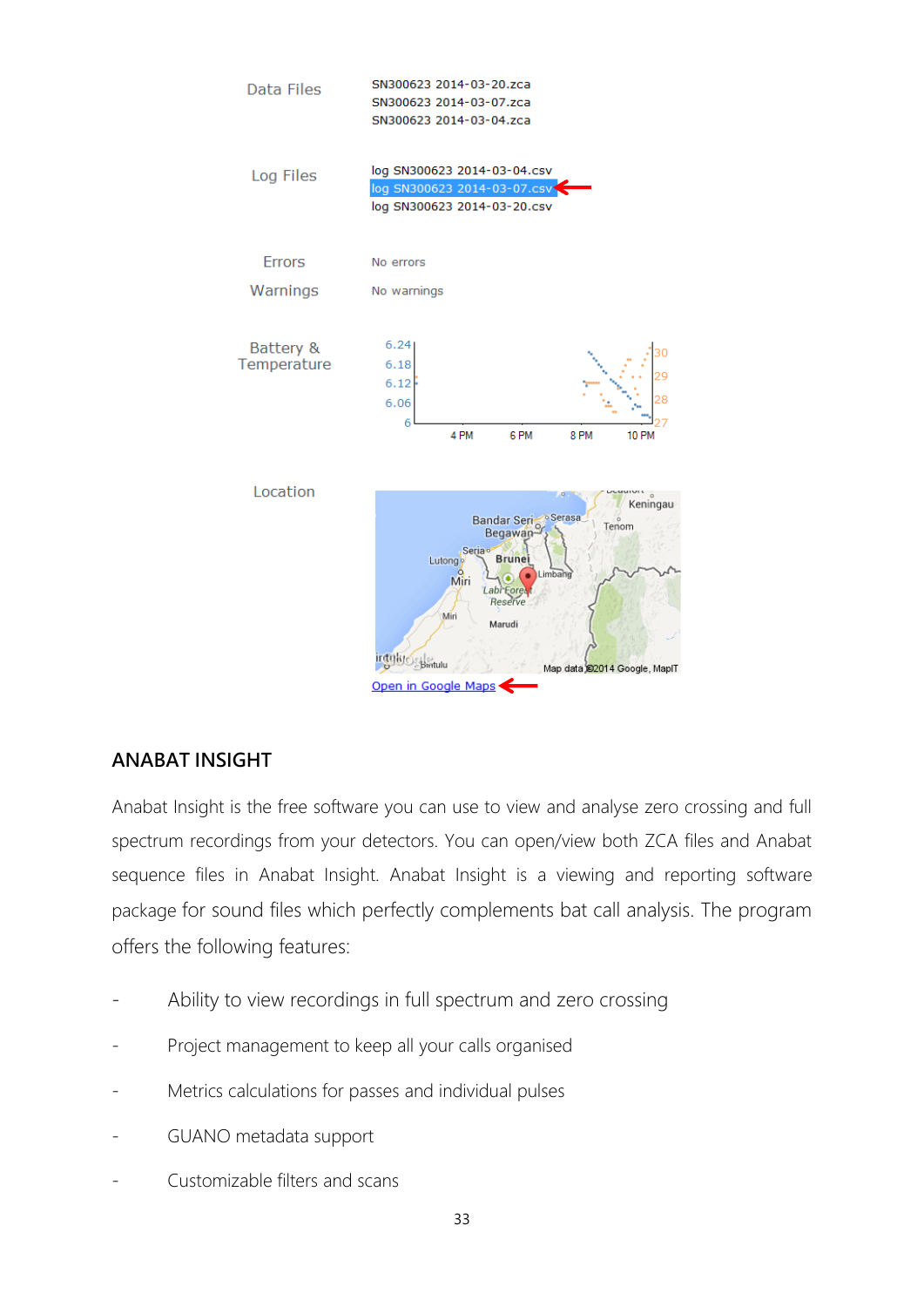- Choose between multiple audio modes to listen to calls
- Inbuilt mapping to view tracks and file locations
- Supports open source Auto ID plugins (currently Bat Classify UK)
- Can be used on Windows or Mac

**To view sequence files recorded on an Anabat Express in the free version of Anabat Insight, you need to convert the ZCA files to sequence files in Anabat Insight.** Anabat Insight can be downloaded for free from [www.titley-scientific.com](http://www.titley-scientific.com/)

We are regularly updating Anabat Insight software to improve its functionality and capabilities, so please ensure that you are using the latest version.

## <span id="page-33-0"></span>**TIPS FOR PASSIVE MONITORING**

## <span id="page-33-1"></span>**POWER AND DATA STORAGE SPACE**

For short term monitoring sessions the Anabat Express can simply be powered by AA batteries. We recommend Alkaline or low self-discharge type Nickel Metal Hydride rechargeable batteries with a capacity of at least 2500mAh. These add very little weight and may last 14 nights depending on the length of your recording sessions, battery type and condition etc. Be conservative in your battery run time estimate because battery capacity is also affected by other factors such as temperature, and they may not last as long as expected in the field. Try the battery life estimator in Anabat Toolbox (see **[Estimate the battery life](#page-29-0)**) for a more accurate idea of how long your batteries will last.

## <span id="page-33-2"></span>**EQUALIZATION**

In some situations where multiple detectors are deployed, it may be a requirement to ensure all the bat detectors being used are equalized to the same sensitivity. This is important whenever quantitative comparisons of bat activity will be made. Levels of sensitivity will vary among detectors due to differences in age, wear and so on. Bat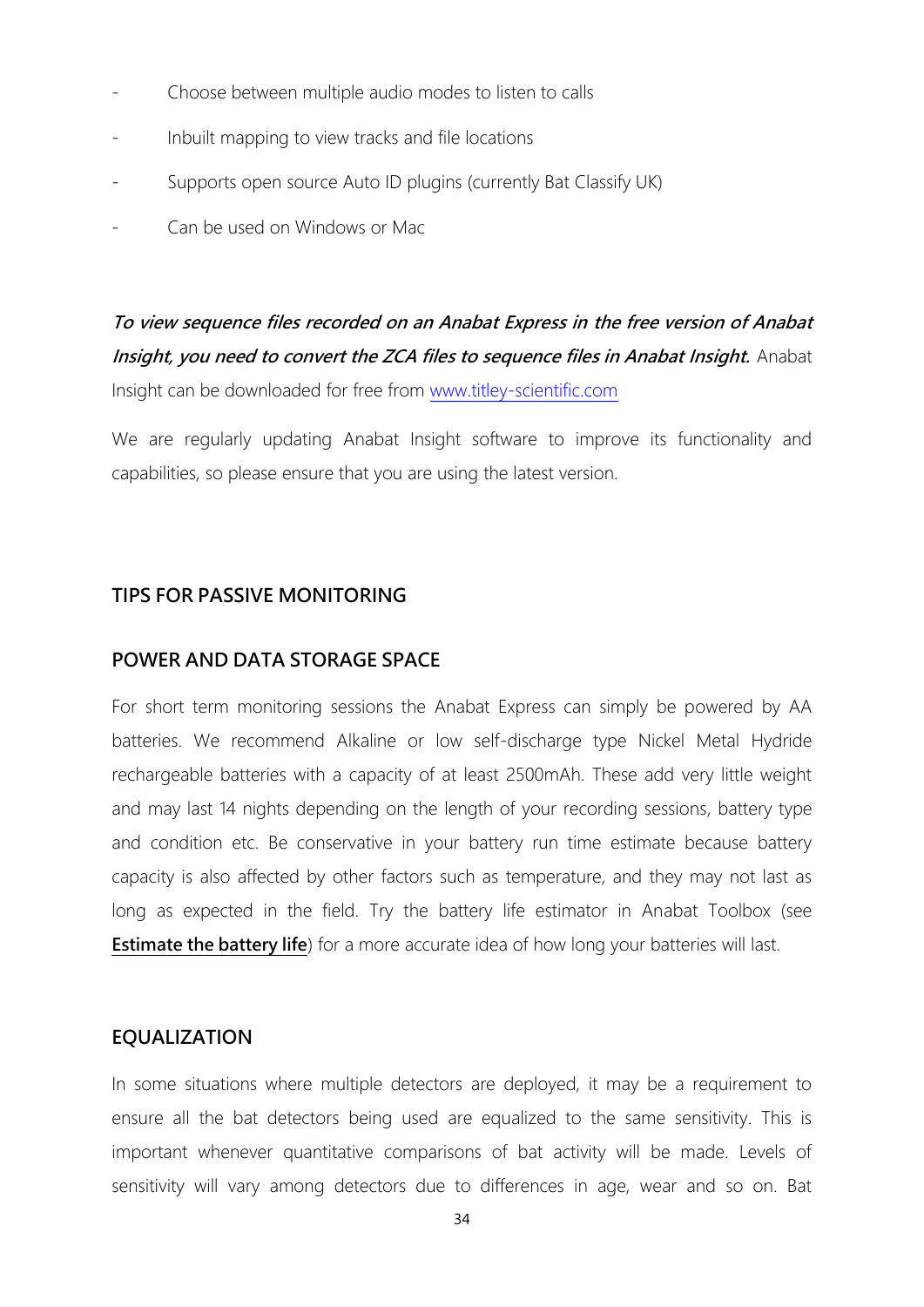detectors can be equalized using a 'Chirper' or 'Chirp Board' which emits an ultrasonic signal at a constant frequency.

## <span id="page-34-0"></span>**MOUNTING AND PLACEMENT**

The placement of any detector can have a significant effect on the results of a survey. It is important to consider the location and height of the detector. Detectors are typically placed in or beside a 'flyway', a corridor where bats will fly through or beside vegetation. You can place your detector anywhere bats will fly, depending on your survey goals or target species. Avoid placing the detector inside dense vegetation where most bats cannot fly.

The Anabat Express comes with a weatherproof, omnidirectional microphone. An omnidirectional microphone means that it is able to record ultrasonic sounds from all directions, however sensitivity is limited behind the detector. One advantage of an omnidirectional detector is that mounting direction is not crucial; however it is more susceptible to any noise from sources all around the microphone. Avoid having vegetation or other objects between the detector and the bat's expected flight path, or close beside the detector, as echoes can degrade the signal. The best signals will be obtained when the microphone is in the open, away from other objects and pointing in the direction of the bat's expected flight path.

We do recommend that the Anabat Express is mounted vertically (refer to the section on weatherproofing) so that any rain water runs off the microphone and doesn't settle on the element. Also make sure that the magnetic lanyard is not being blown around in the wind as this may create unwanted noise on your recordings. It is also important to avoid surface noise, such as vegetation brushing against the detector case or microphone.

The Anabat Express camouflage case is designed so that the device can be padlocked closed.

## <span id="page-34-1"></span>**TROUBLESHOOTING**

## **FLASHING INDICATORS**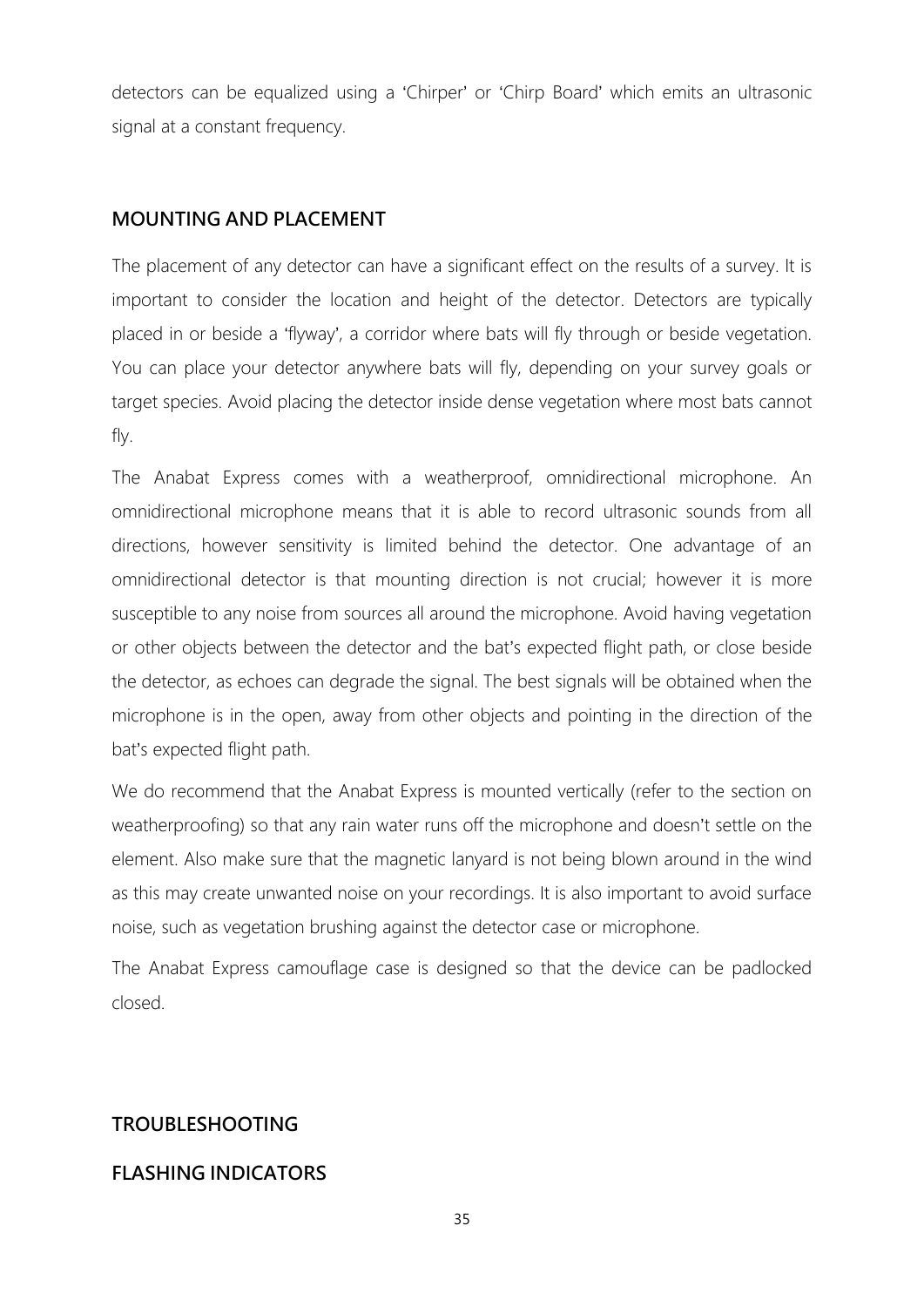Any LED indicator persistently flashing means there is an error or problem. Do not deploy the detector if there are LEDs flashing. Please see the table below to resolve a flashing LED indicator.

| <b>LED Indicator</b>                                                                                                                                   | Problem                                                                                                                                           | Solution                                                                                                                                                                                                                               |  |  |
|--------------------------------------------------------------------------------------------------------------------------------------------------------|---------------------------------------------------------------------------------------------------------------------------------------------------|----------------------------------------------------------------------------------------------------------------------------------------------------------------------------------------------------------------------------------------|--|--|
| Power                                                                                                                                                  | Batteries are too low                                                                                                                             | Replace AA batteries                                                                                                                                                                                                                   |  |  |
| Schedule                                                                                                                                               | No schedule set                                                                                                                                   | Need to set the schedule on the SD card with a<br>computer, or select a different recording mode                                                                                                                                       |  |  |
| Continuous                                                                                                                                             | Error                                                                                                                                             | Turn the detector off then on again                                                                                                                                                                                                    |  |  |
| Recording                                                                                                                                              | SD Card missing, full or faulty                                                                                                                   | Make sure a card is inserted. Make sure the card is<br>properly seated in its socket. Try removing it and<br>replacing it. If that does not work, use a different<br>card. The faulty card may be fixed if formatted on a<br>computer. |  |  |
| Night Only                                                                                                                                             | Satellite fix is required                                                                                                                         | If this persists for several minutes, move to an area                                                                                                                                                                                  |  |  |
| <b>GPS</b>                                                                                                                                             | Satellite fix is required                                                                                                                         | with a clearer view of the sky* for better satellite                                                                                                                                                                                   |  |  |
| Check (front of case)                                                                                                                                  | If flashing without a magnet,<br>satellite fix is required<br>If flickering when receiving ultrasonic<br>signal, the detector is in Transect Mode | reception and restart the detector by turning it off,<br>then on again. If no GPS fix can be acquired, use a<br>different recording mode                                                                                               |  |  |
| * You only need to move the detector until a GPS fix is obtained. Once a fix is obtained, you can move the detector to its intended<br>deployment site |                                                                                                                                                   |                                                                                                                                                                                                                                        |  |  |

# <span id="page-35-0"></span>**FAQS**

## **Q. How far away can a bat be detected using the Anabat?**

**A.** Detection distances will vary with frequency and loudness (amplitude) of the bat calls, atmospheric attenuation, and the directional characteristics and sensitivity of the bat detector. It will also be affected by the amount of structural clutter (obstacles such as vegetation) which can block the path of the signal.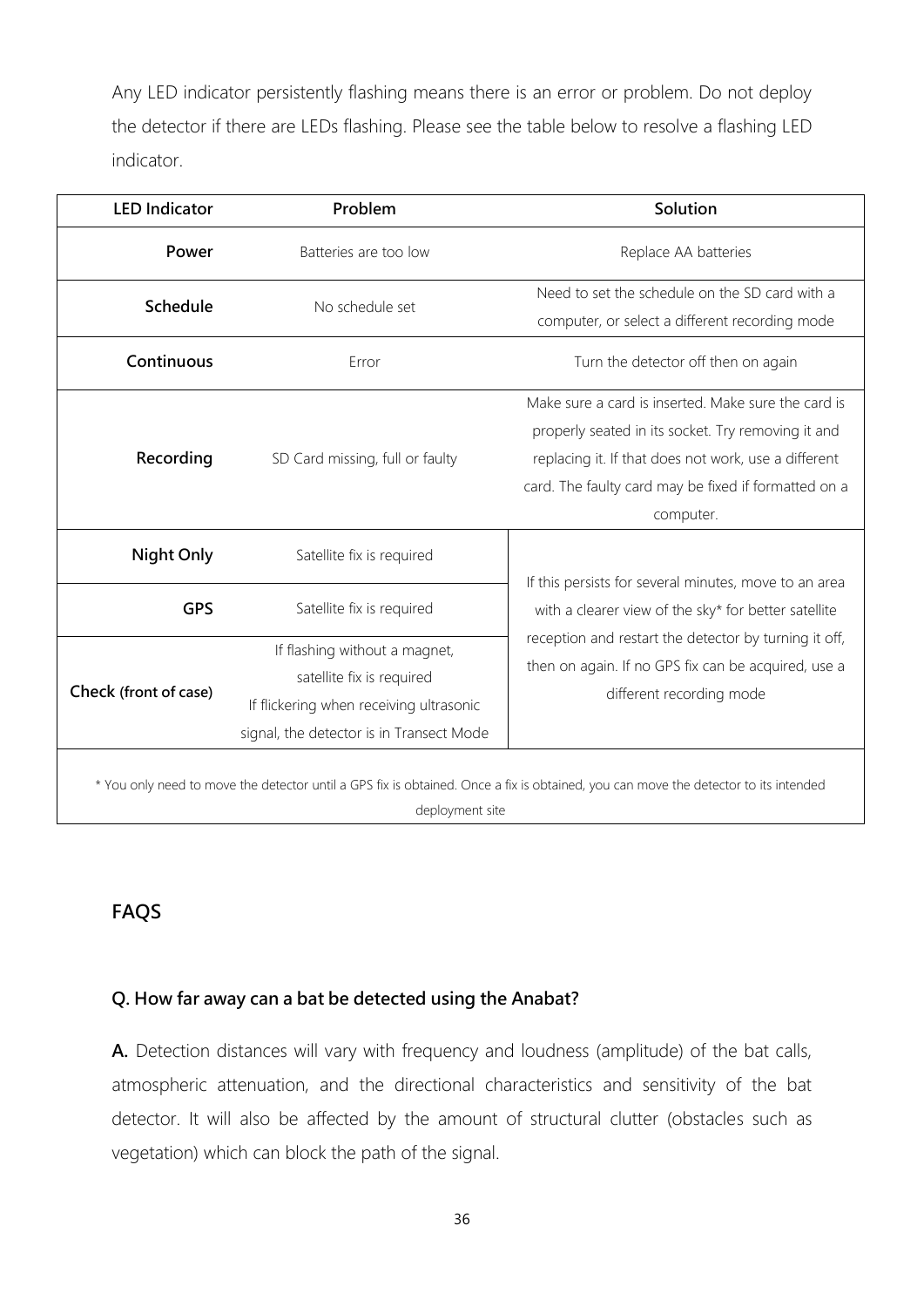The frequency and amplitude of the bat call have a major influence on how far away the call can be detected, and makes some species easier to detect from afar than others. Quiet (low amplitude) and high frequency bat calls are more difficult to detect than loud (high amplitude) or low frequency calls. Call amplitude can vary within an individual, as many bats will reduce the amplitude of their calls as they approach prey or depending on the context in which they are flying. Call amplitude can also vary between species. Species which always produce low amplitude calls ('whispering bats') will be more difficult to detect from a distance than other species. In addition, bat calls of higher frequencies cannot usually be detected from as far as those of lower frequencies, as higher frequencies suffer greater absorption by the atmosphere than lower frequencies.

Atmospheric absorption depends upon weather conditions such as temperature, humidity and air pressure. This relationship is complex, but in general, cool dry conditions will allow the detection of bat calls over greater distances.

The sensitivity of the detector also has a major influence on detection distance, and while there is always some variability in sensitivity among units, the biggest influence is the sensitivity setting.

Given all the above, it is obvious that detection distances will vary enormously. Many bats are easily detected over 30m under typical conditions, while some species which call at low frequencies may be detectable from as far as 100m. However, some species will be hard to detect from even 1m away. This is why activity levels measured acoustically cannot easily be compared between different species. However, acoustic indices of activity are generally much less biased than indices based on capture data

Further information on detection distances and the calculation of detection fields and distances can be obtained from the software AnaVolumes.

#### **Q. Can I use the Anabat Express as an active detector?**

**A.** While the Anabat Express is designed as a passive detector, it can be used as an active detector by connecting the detector via USB to a computer or some tablets. While the detector is connected to the computer and recording, simply open Analook and click on the red record button from the menu and it will begin to stream the calls in real time.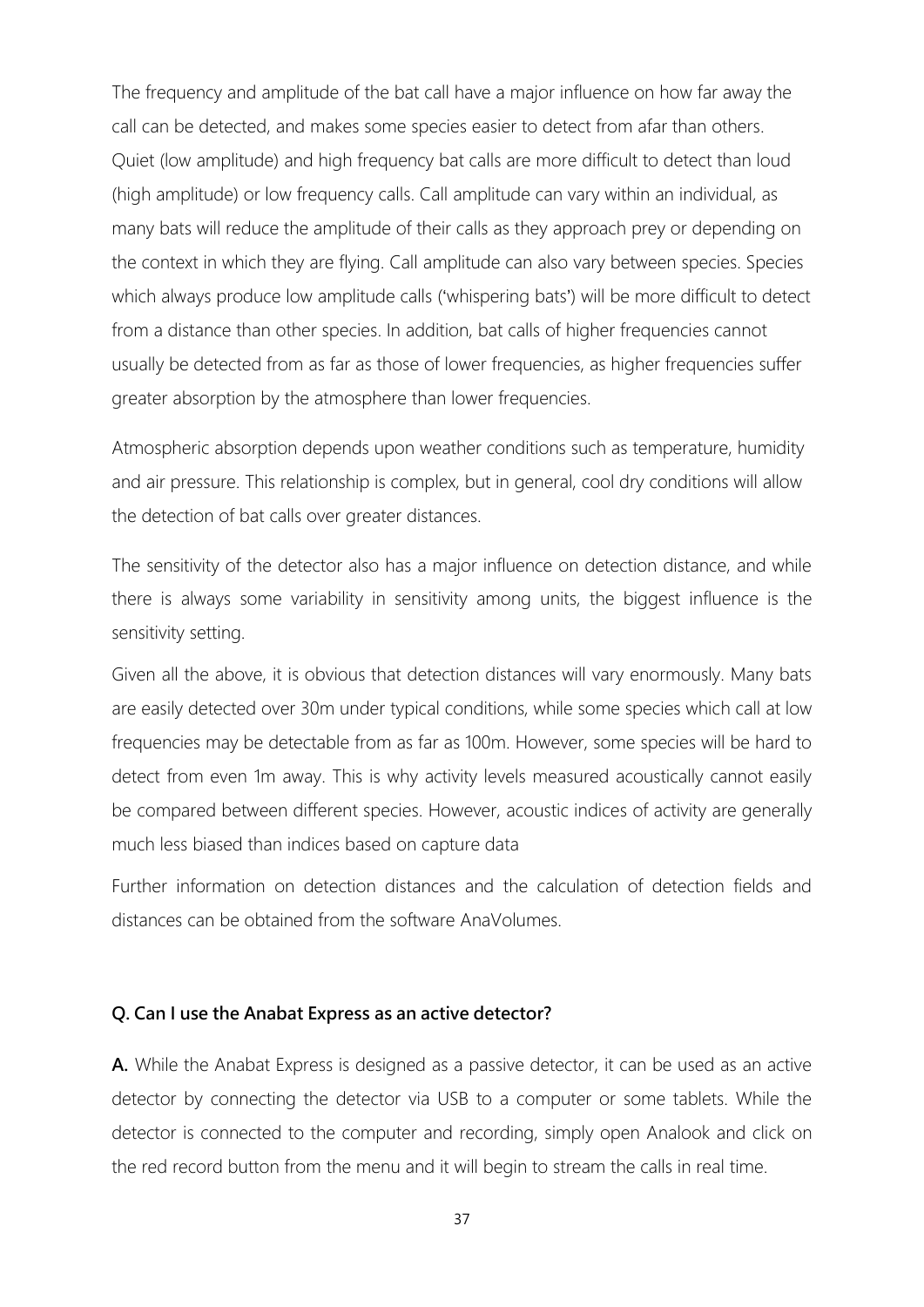#### **Q. When I open a ZCA file in AnalookW it looks like its empty?**

**A.** The ZCA file recorded on the SD card actually represents an entire night of data, so initially you will need to play around with AnalookW to see what your preferred method of viewing the file is. Many people prefer to compress empty space between call pulses, and view in F7 zoom. Also remember that to see all the calls from a ZCA file, you will need to scroll the file across the screen. If you do not like viewing/analysing ZCA files, you can change them to sequence files. See **Downloading Data** for more information. Alternatively, when you open a ZCA file in Anabat Insight, it automatically displays as sequence files for you to view.

#### **Q. What happens if my detector can't get a GPS fix (eg. in a cave)?**

**A.** If your detector secured a GPS fix when first turned on, then cannot secure a subsequent fix the next day, it will default to the previous GPS location and remain in Night Only mode. However, if you deploy your detector and it does not get an initial GPS fix, it will record in Constant Recording mode (with the Check LED flashing). The detector requires a GPS fix whenever it is first turned on in order to work in Night Only mode.

This may be an issue if you change the batteries, or restart the detector, inside a cave (for example). To avoid this issue, you can create a schedule with Anabat Toolbox that will run from sunset to sunrise (or your preferred times), and then manually specify the latitude and longitude, there is a map to make this easier. Set the end date to after you expect the batteries will run out. **Make sure the recording rate is set to 100%** otherwise if you don't have a large enough SD card specified, it will take breaks from recording to save memory. Save the schedule on the SD card and then use the Express in schedule mode.

#### **Q. Can I buy a directional microphone for the Anabat Express?**

**A.** Yes, the directional microphone is now available for the Anabat Express, speak to your local distributor or check the website for pricing.